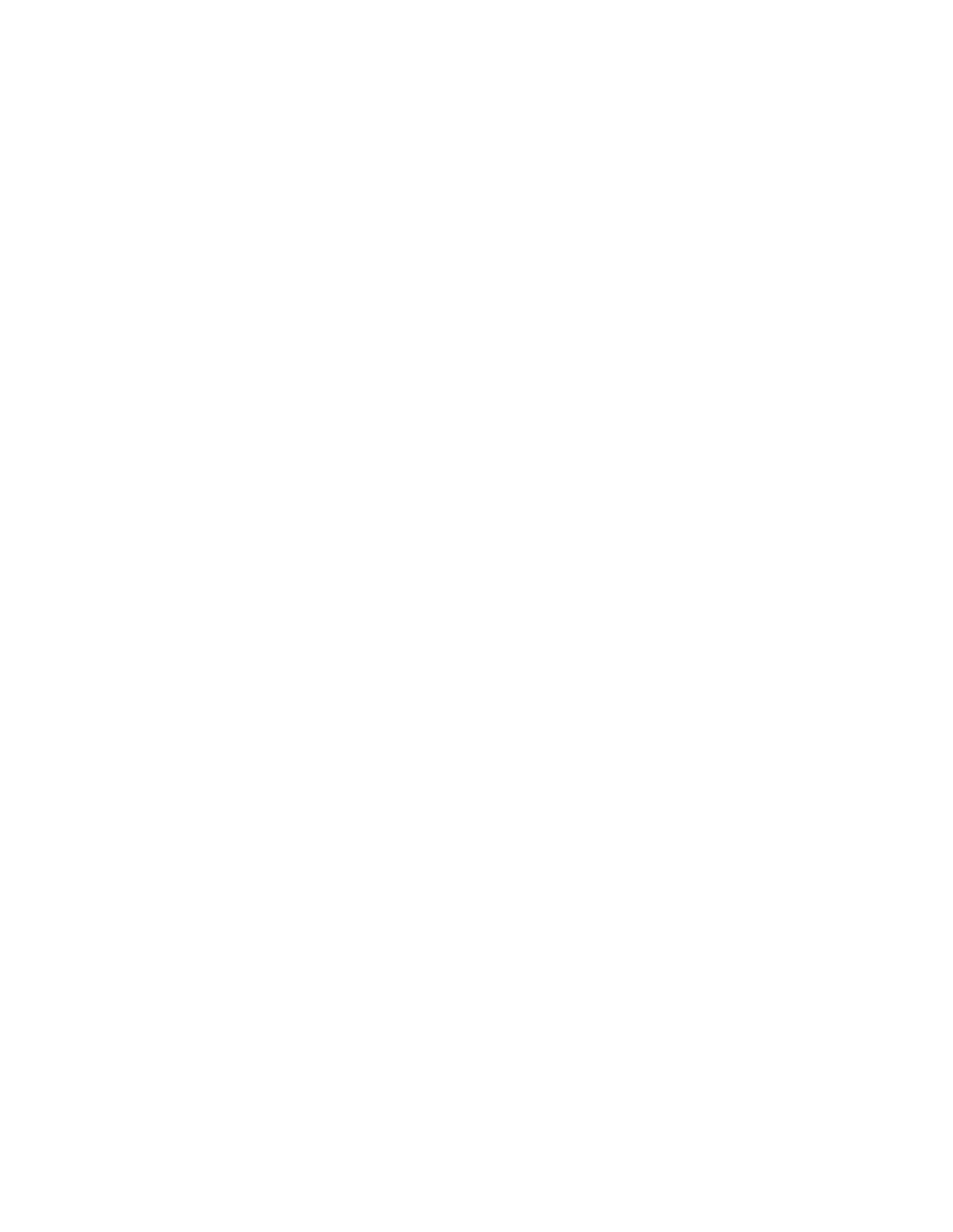**MTM400A, IPM400A, and RFM300 DTV Monitors Specifications and Performance Verification**

**Technical Reference**

This document applies to firmware versions 4.0 and above.

**www.tektronix.com 077-0176-02**

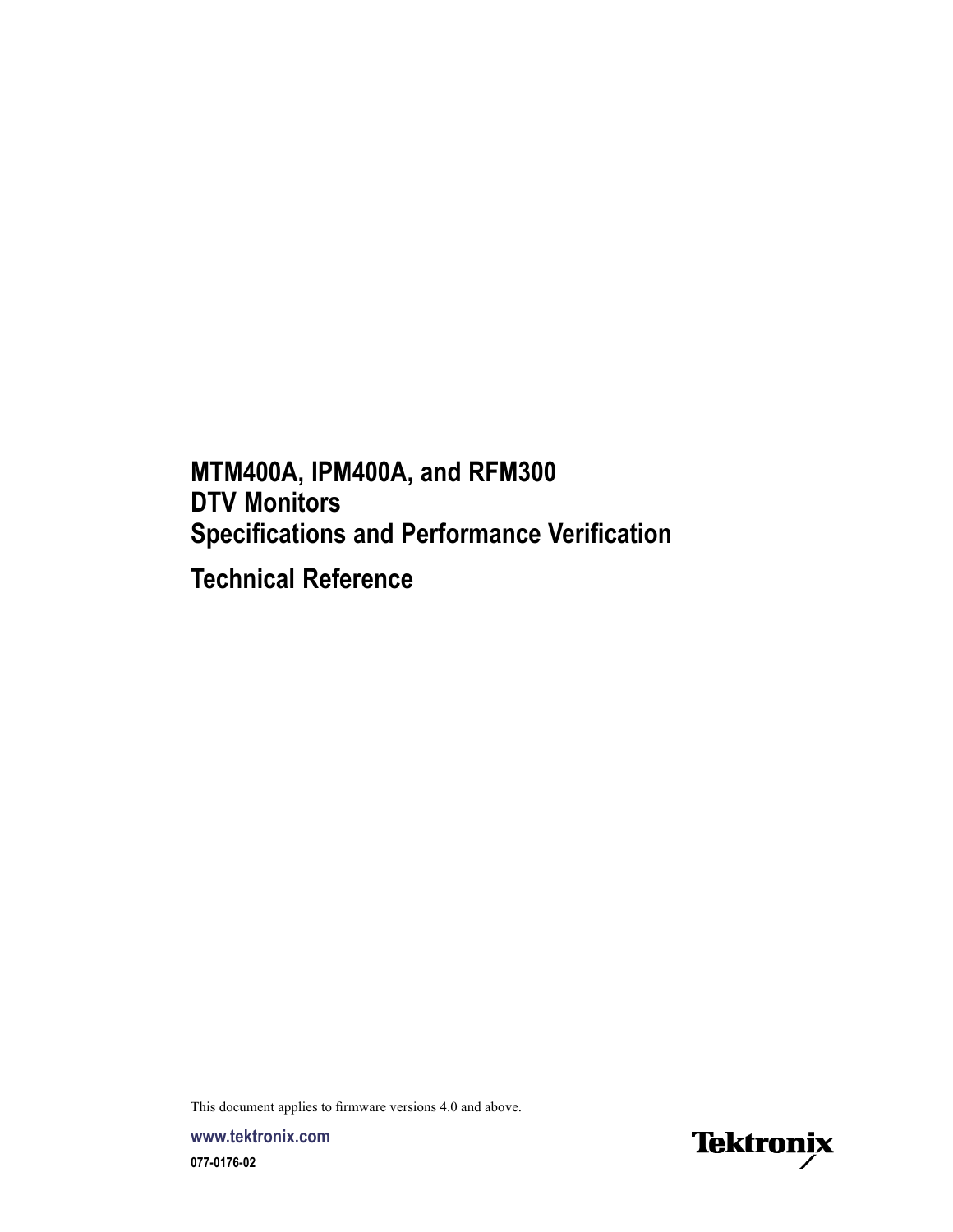Copyright © Tektronix. All rights reserved. Licensed software products are owned by Tektronix or its subsidiaries or suppliers, and are protected by national copyright laws and international treaty provisions.

Tektronix products are covered by U.S. and foreign patents, issued and pending. Information in this publication supersedes that in all previously published material. Specifications and price change privileges reserved.

TEKTRONIX and TEK are registered trademarks of Tektronix, Inc.

FlexVuPlus is a registered trademarks of Tektronix, Inc.

#### **Contacting Tektronix**

Tektronix, Inc. 14200 SW Karl Braun Drive P.O. Box 500 Beaverton, OR 97077 USA

For product information, sales, service, and technical support:

- $\blacksquare$  In North America, call 1-800-833-9200.
- Worldwide, visit [www.tektronix.com](http://www.tektronix.com/contact) to find contacts in your area.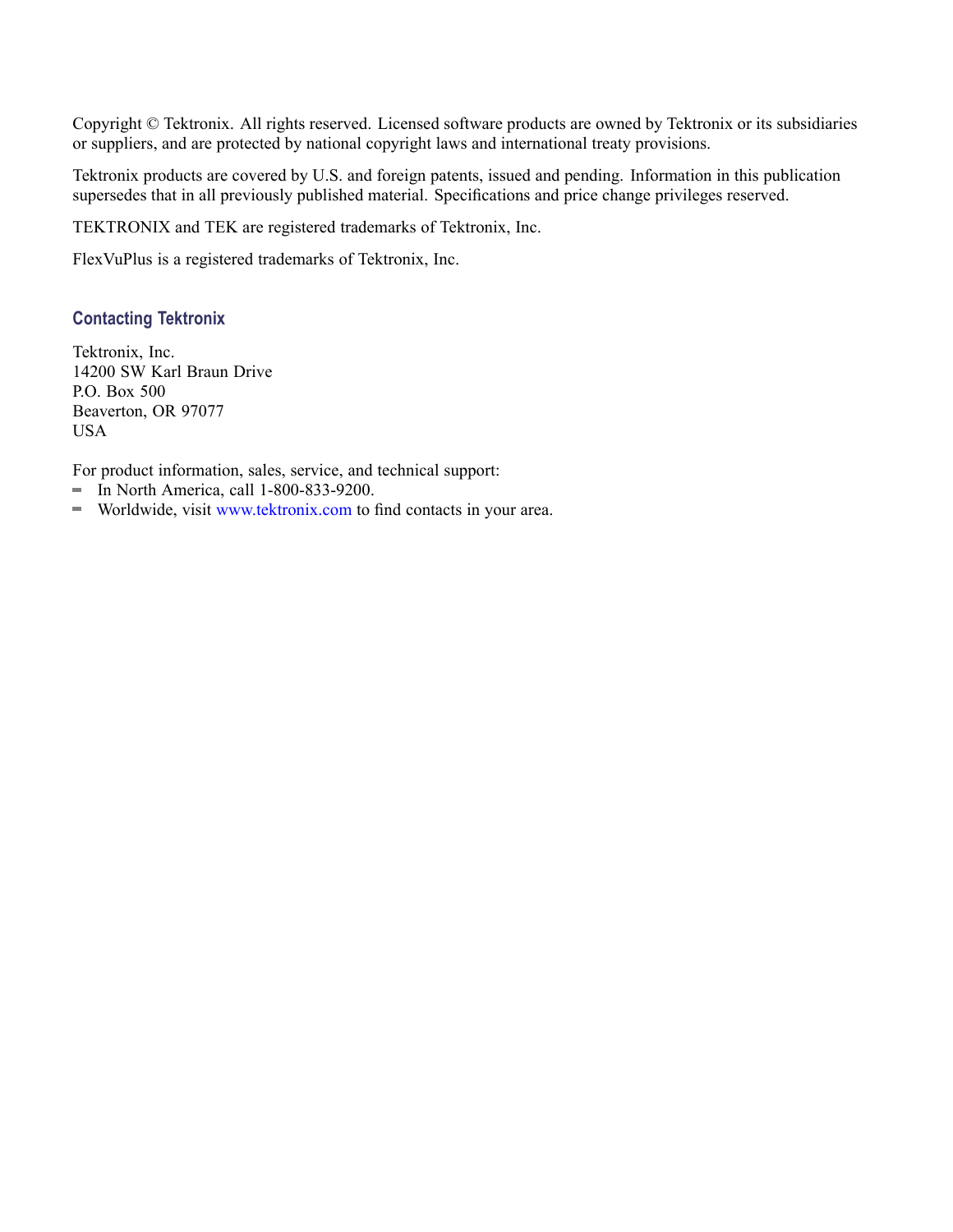## **Table of Contents**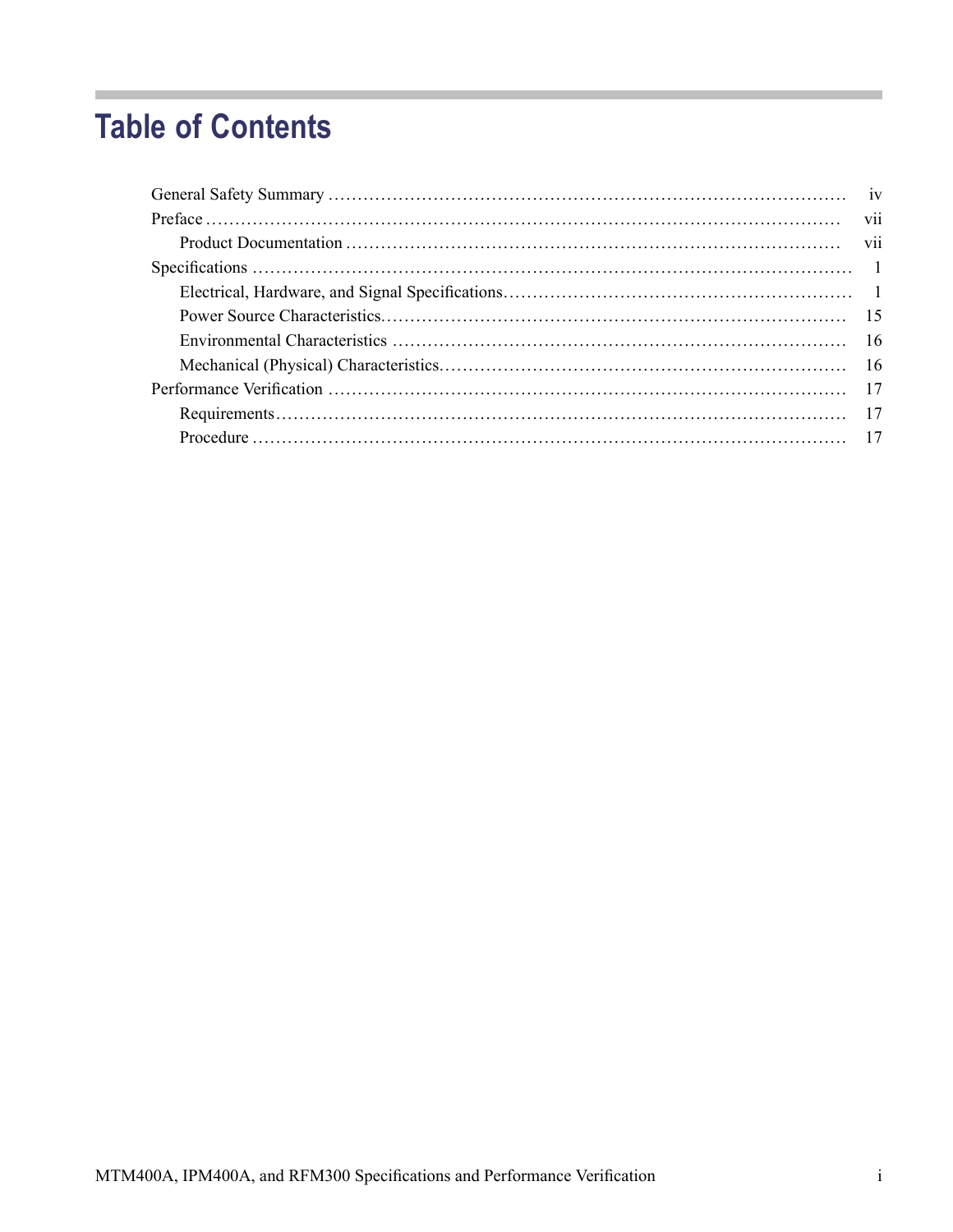# **List of Figures**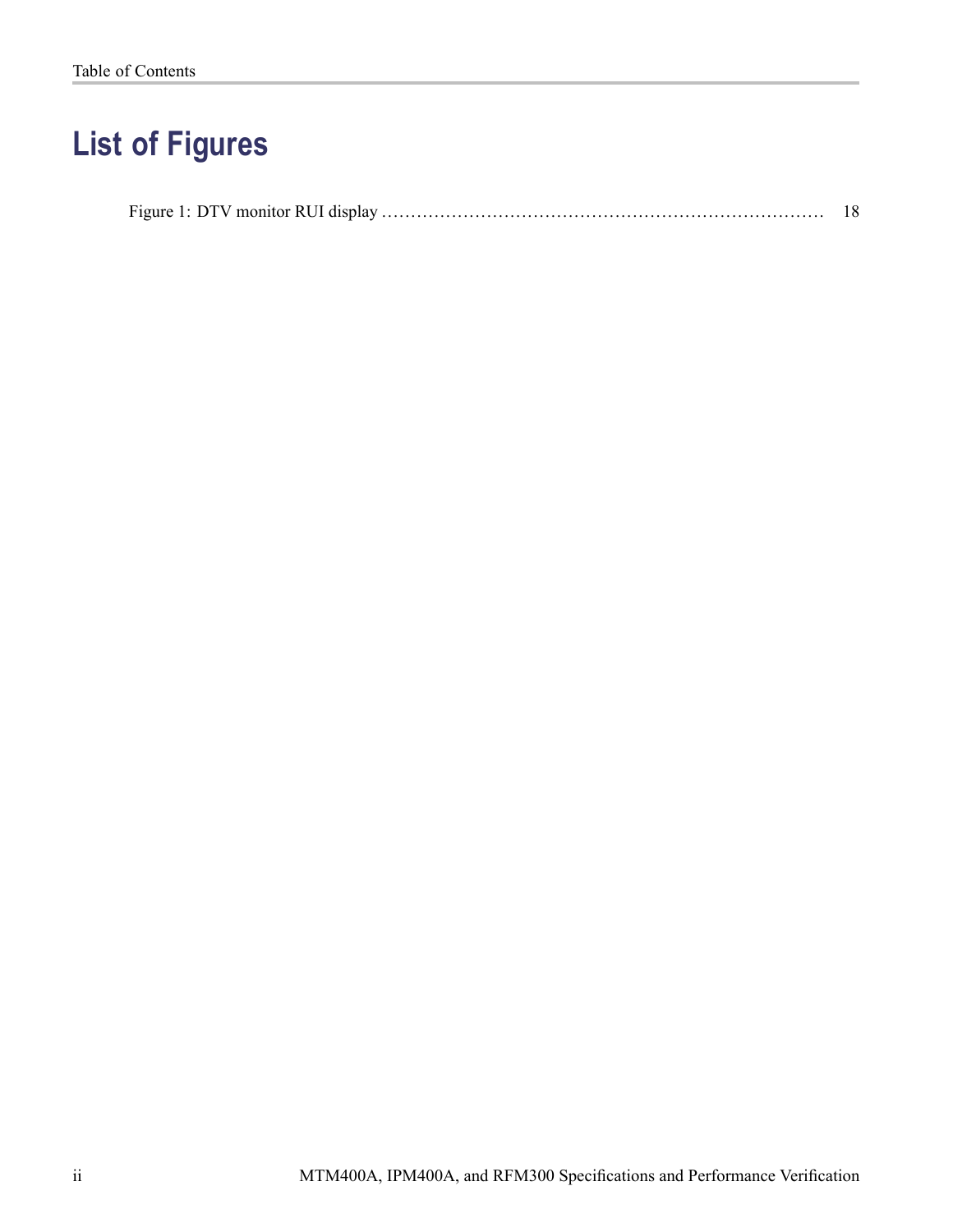# **List of Tables**

|                                                                                                   | vii            |
|---------------------------------------------------------------------------------------------------|----------------|
|                                                                                                   | -1             |
|                                                                                                   | $\mathbf{1}$   |
|                                                                                                   | $\mathbf{1}$   |
|                                                                                                   | $\overline{2}$ |
|                                                                                                   | 3              |
|                                                                                                   | 4              |
|                                                                                                   | $\overline{4}$ |
|                                                                                                   | 4              |
|                                                                                                   | 5              |
|                                                                                                   | 5              |
|                                                                                                   | 5              |
|                                                                                                   | 6              |
|                                                                                                   | 6              |
| Table 14: 8PSK/QPSK interface card characteristics with QPSK input                                | $\tau$         |
|                                                                                                   | $\tau$         |
|                                                                                                   | 8              |
|                                                                                                   | 8              |
|                                                                                                   | 9              |
|                                                                                                   | 9              |
|                                                                                                   | 11             |
|                                                                                                   | 11             |
|                                                                                                   | 13             |
|                                                                                                   | 13             |
|                                                                                                   | 13             |
|                                                                                                   | 14             |
| Table 26: GigE interface card - ASI output (active loopthrough of ASI/SMPTE input or TS from GigE | 14             |
| Table 27: GigE interface card - SMPTE310M input (loopthrough to ASI output)                       | 15             |
|                                                                                                   | 15             |
|                                                                                                   | 15             |
|                                                                                                   | 16             |
|                                                                                                   | 16             |
|                                                                                                   |                |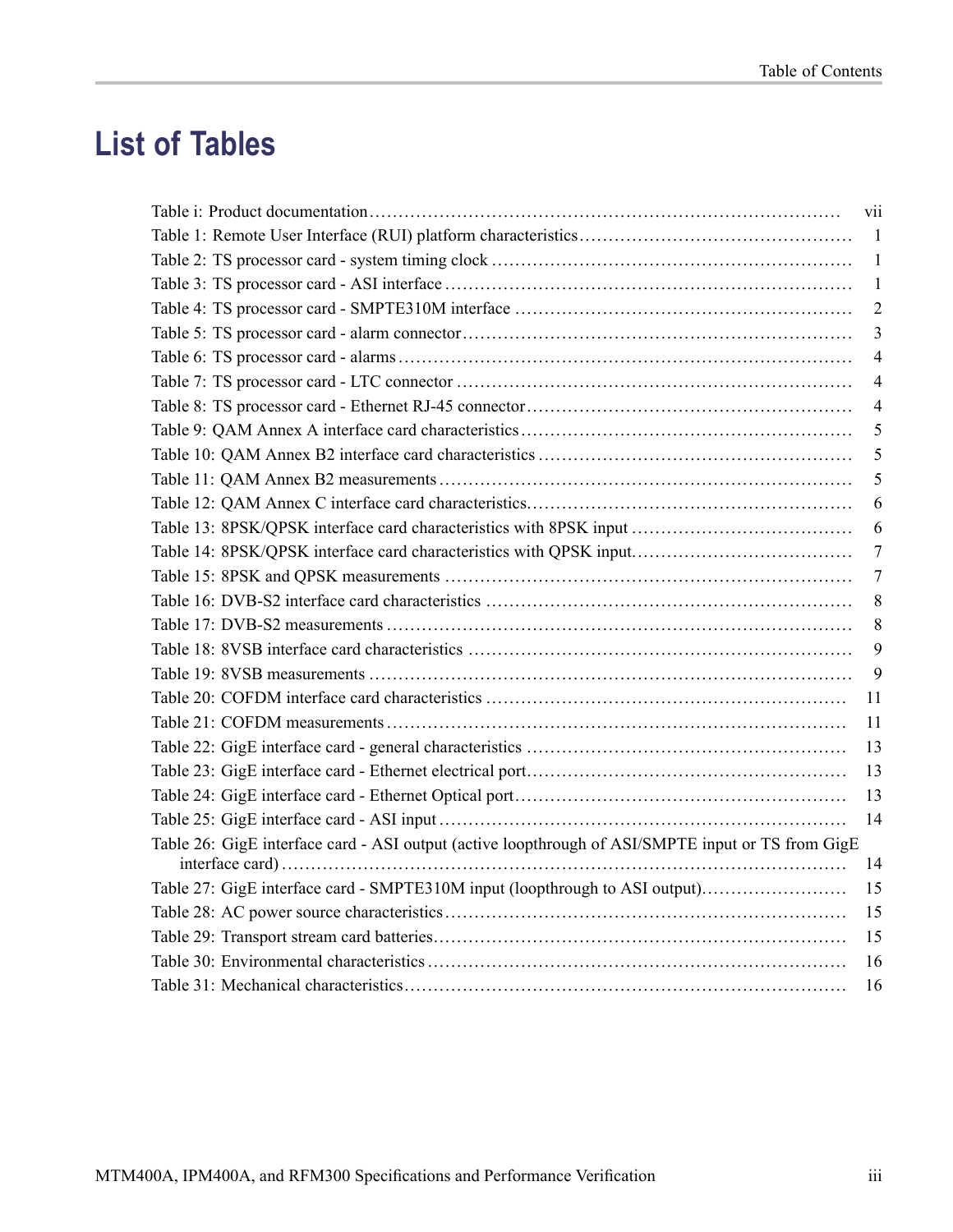## <span id="page-7-0"></span>**General Safety Summary**

Review the following safety precautions to avoid injury and prevent damage to this product or any products connected to it.

To avoid potential hazards, use this product only as specified.

*Only qualified personnel should perform service procedures.*

**To Avoid Fire or Personal Injury Use Proper Power Cord.** Use only the power cord specified for this product and certified for the country of use.

> **Ground the Product.** This product is grounded through the grounding conductor of the power cord. To avoid electric shock, the grounding conductor must be connected to earth ground. Before making connections to the input or output terminals of the product, ensure that the product is properly grounded.

> **Observe All Terminal Ratings.** To avoid fire or shock hazard, observe all ratings and markings on the product. Consult the product manual for further ratings information before making connections to the product.

The inputs are not rated for connection to mains or Category II, III, or IV circuits.

**Power Disconnect.** The power cord disconnects the product from the power source. Do not block the power cord; it must remain accessible to the user at all times.

**Do Not Operate Without Covers.** Do not operate this product with covers or panels removed.

**Do Not Operate With Suspected Failures.** If you suspect that there is damage to this product, have it inspected by qualified service personnel.

**Avoid Exposed Circuitry.** Do not touch exposed connections and components when power is present.

**Use Proper Fuse.** Use only the fuse type and rating specified for this product.

**Do Not Operate in Wet/Damp Conditions.**

**Do Not Operate in an Explosive Atmosphere.**

**Keep Product Surfaces Clean and Dry.**

**Provide Proper Ventilation.** Refer to the manual's installation instructions for details on installing the product so it has proper ventilation.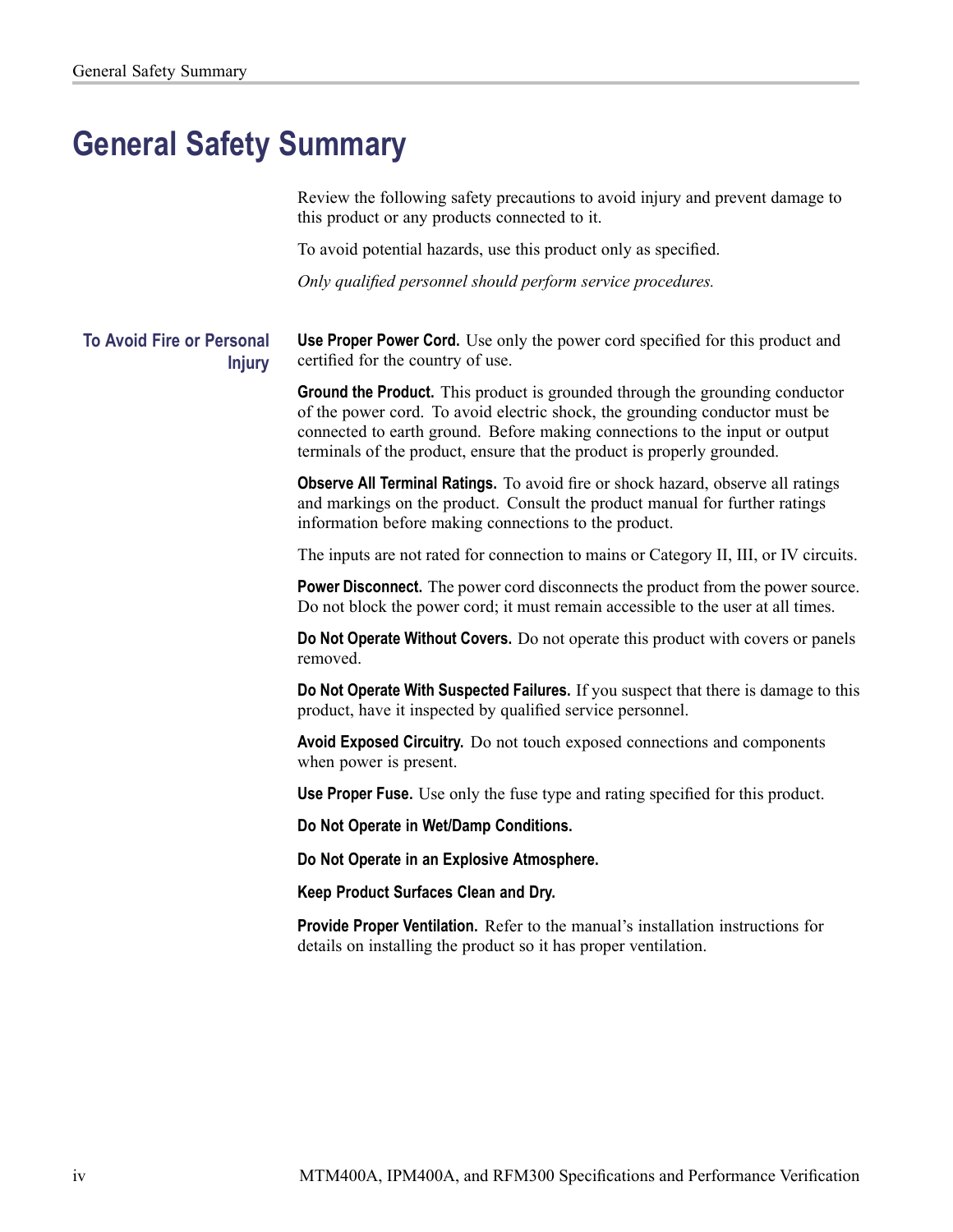**Terms in this Manual** These terms may appear in this manual:

*WARNING. Warning statements identify conditions or practices that could result in injury or loss of life.*



*CAUTION. Caution statements identify conditions or practices that could result in damage to this product or other property.*

#### **Symbols and Terms on the Product**

These terms may appear on the product:

- $\overline{\phantom{a}}$ DANGER indicates an injury hazard immediately accessible as you read the marking.
- $\mathcal{L}_{\mathcal{A}}$ WARNING indicates an injury hazard not immediately accessible as you read the marking.
- $\mathcal{L}_{\mathcal{A}}$ CAUTION indicates a hazard to property including the product.

The following symbol(s) may appear on the product:





Protective Ground (Earth) Terminal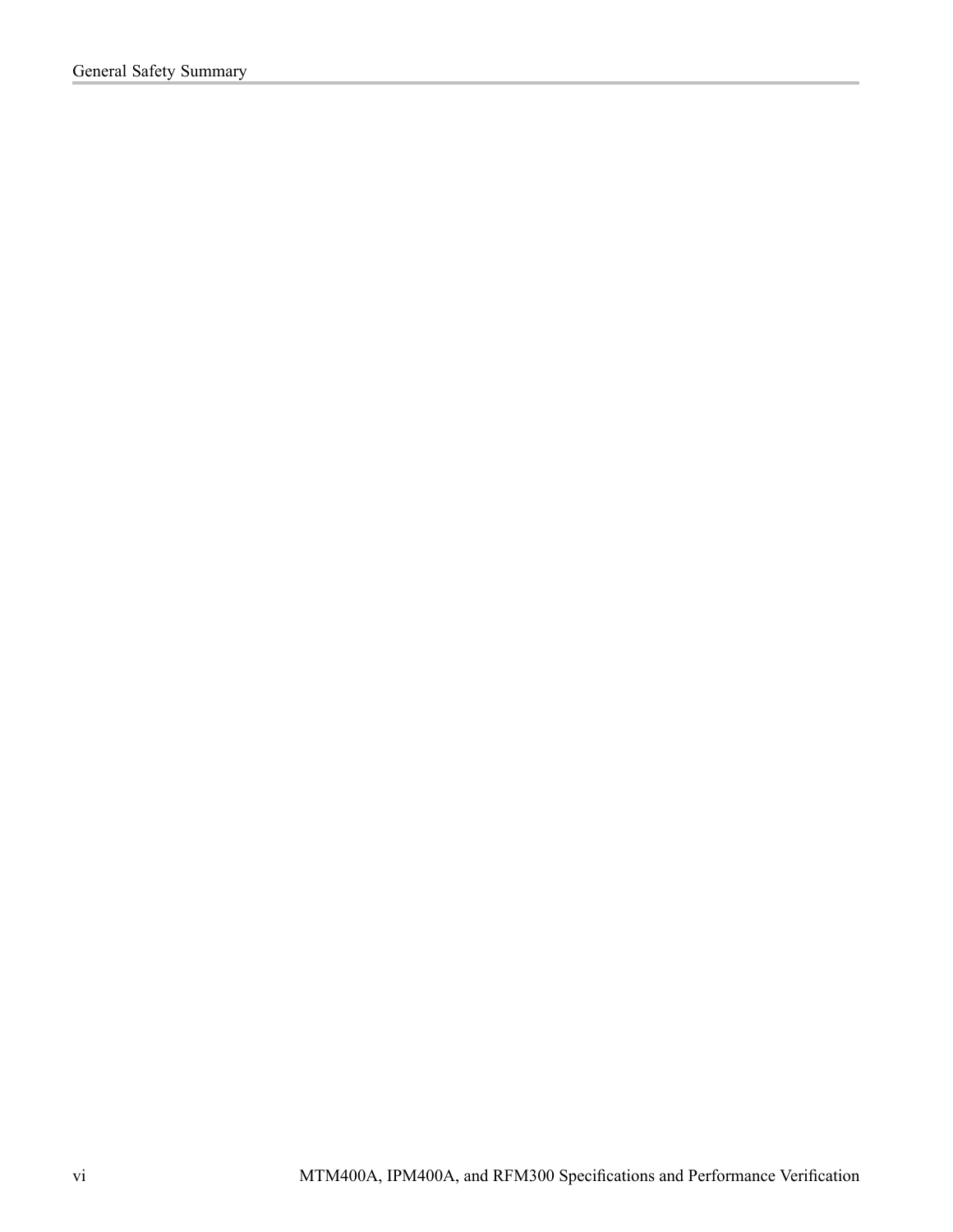## <span id="page-10-0"></span>**Preface**

This manual contains the following information about the MTM400A, IPM400A, and RFM300 DTV Monitors:

- $\Box$ *Specifications* lists the electrical, physical, and environmental specifications of the DTV monitors.
- $\overline{\phantom{a}}$ *Performance Verification* contains a procedure to verify that the DTV monitors is operating normally.

### **Product Documentation**

Table i lists the product documentation supporting the DTV monitor.

| Item (Tektronix part number)                                                                                           | <b>Purpose</b>                                                                                                                  | Location               |
|------------------------------------------------------------------------------------------------------------------------|---------------------------------------------------------------------------------------------------------------------------------|------------------------|
| MTM400A DTV Monitor Quick Start<br>User Manual (071-2492-xx English,<br>071-2493-xx Japanese 071-2632-xx<br>German)    | Provides installation and high-level<br>operational overviews                                                                   | www.Tektronix.com      |
| <b>IPM400A DTV Monitor Quick Start User</b><br>Manual (071-2698-xx English)                                            | Provides installation and high-level<br>operational overviews                                                                   | www.Tektronix.com      |
| <b>RFM300 DTV Monitor Quick Start User</b><br>Manual (071-2700-xx English)                                             | Provides installation and high-level<br>operational overviews                                                                   | www.Tektronix.com      |
| MTM400 and MTM400A RUI v3.x<br>Upgrade Technical Reference<br>$(077-0174-xx)$                                          | Describes the remote user interface<br>(RUI) changes introduced with the<br>MTM400A monitor                                     | www.Tektronix.com      |
| MTM400A, IPM400A, and RFM300<br>Technical Reference (077-0175-xx)                                                      | Provides in-depth operating information                                                                                         | www.Tektronix.com      |
| MTM400A, IPM400A, and RFM300<br>Specifications and Performance<br>Verification Technical Reference<br>$(077-0176$ -xx) | Provides complete product<br>specifications and a procedure<br>for verifying the operation of the<br>instrument (this document) | www.Tektronix.com      |
| MTM400A, IPM400A, and RFM300 Read<br>This First (071-2654-xx)                                                          | Describes late breaking product<br>information and operational issues                                                           | 实<br>www.Tektronix.com |
| MTM400A, IPM400A, and RFM300<br>Test Parameter and Configuration File<br>Technical Reference (077-0177-xx)             | Provides information about using test<br>parameters and configuration files                                                     | www.Tektronix.com      |
| MTM400A, IPM400A, and RFM300<br>Programmer Manual (077-0178-xx)                                                        | Provides information about remote<br>command syntax                                                                             | www.Tektronix.com      |

#### **Table i: Product documentation**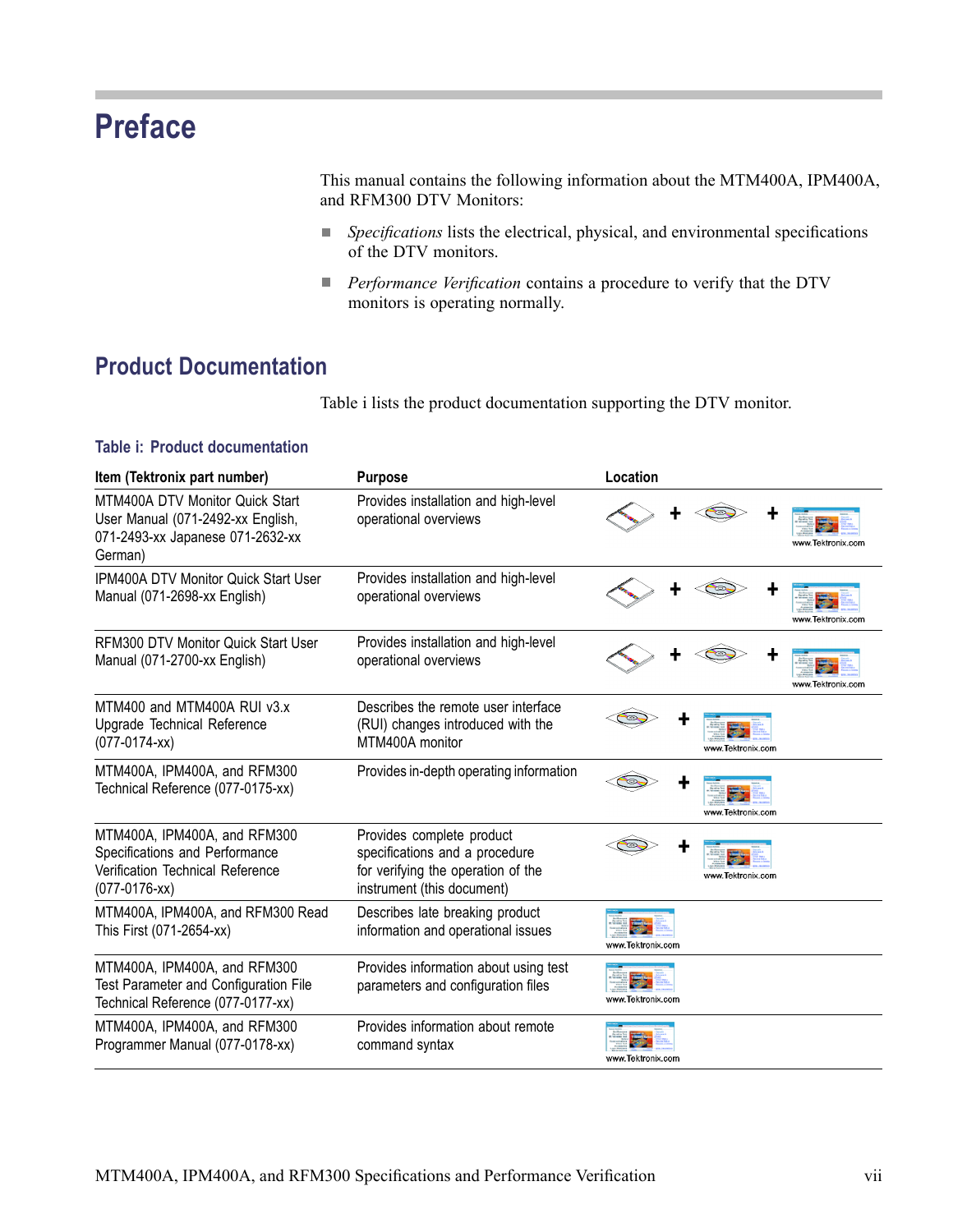#### **Table i: Product documentation (cont.)**

| Item (Tektronix part number)                                                                   | <b>Purpose</b>                                                                            | Location                 |
|------------------------------------------------------------------------------------------------|-------------------------------------------------------------------------------------------|--------------------------|
| MTM400A, IPM400A, and RFM300<br>Declassification and Security Instructions<br>$(077-0179$ -xx) | Provides instructions for removing<br>your proprietary information from the<br>instrument | 事務科<br>www.Tektronix.com |
| MTM4UP Upgrade Instructions<br>$(075-0973-xx)$                                                 | Provides instructions for upgrading the<br>MTM400A DTV Monitor                            | 雪秀<br>www.Tektronix.com  |
| IPM4UP Upgrade Instructions<br>$(075-0997-xx)$                                                 | Provides instructions for upgrading the<br>IPM400A DTV Monitor                            | 事实量<br>www.Tektronix.com |
| RFM3UP Upgrade Instructions<br>$(075-0993-xx)$                                                 | Provides instructions for upgrading the<br>RFM300 DTV Monitor                             | www.Tektronix.com        |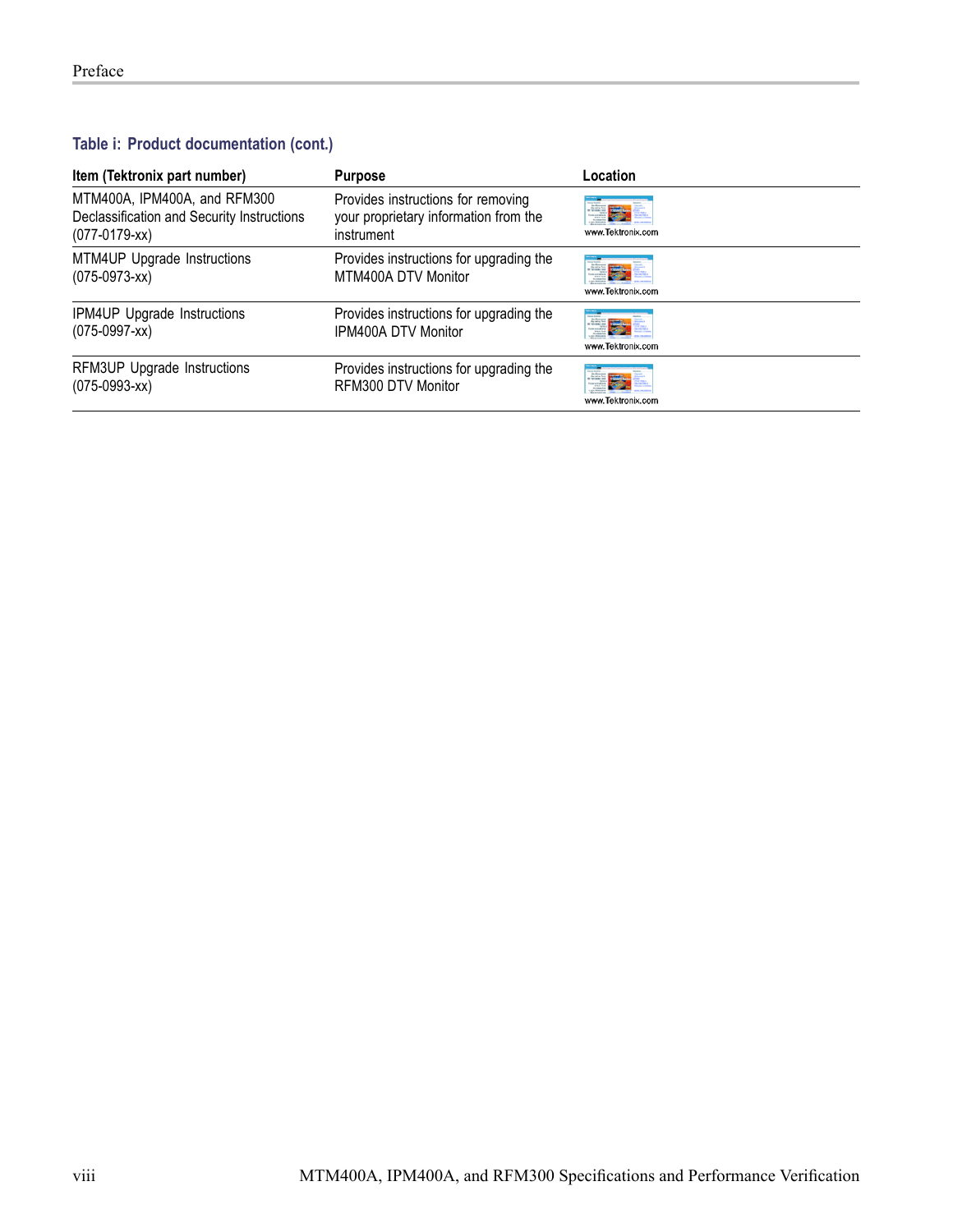## <span id="page-12-0"></span>**Specifications**

This section lists the electrical, environmental, and physical specifications of the DTV monitors. All specifications are guaranteed unless labeled typical. Typical specifications are provided for your convenience and are not guaranteed. Electrical characteristics apply to test systems operating within the environmental conditions.

### **Electrical, Hardware, and Signal Specifications**

| <b>Description</b>                                                                                                      |  |  |  |
|-------------------------------------------------------------------------------------------------------------------------|--|--|--|
| 1.2 GHz Intel Pentium Processor (Preferred: 2 GHz)                                                                      |  |  |  |
| Microsoft Windows operating systems Windows 2000, Windows XP, and Windows Vista<br>(Recommended: Windows XP Pro)        |  |  |  |
| 2 GB free disk space                                                                                                    |  |  |  |
| 10/100-base T                                                                                                           |  |  |  |
| Microsoft Internet Explorer, Version 7.0 minimum; Sun Java Runtime Environment Version<br>6 Update 3 minimum (1.6.0_10) |  |  |  |
| 1 GB                                                                                                                    |  |  |  |
| 8x                                                                                                                      |  |  |  |
| 1024 x 768 pixel video monitor with 16 bit (65000) available colors                                                     |  |  |  |
|                                                                                                                         |  |  |  |

#### **Table 1: Remote User Interface (RUI) platform characteristics**

#### **Table 2: TS processor card - system timing clock**

| Characteristic                  | <b>Description</b>               |
|---------------------------------|----------------------------------|
| PCR Offset Measurement Accuracy | $\pm$ 2.0 ppm                    |
| System Timing Clock Drift       | $\pm$ 1.0 ppm per year (maximum) |

#### **Table 3: TS processor card - ASI interface**

| <b>Characteristic</b>        | <b>Description</b>                             |  |
|------------------------------|------------------------------------------------|--|
| ASI Input                    |                                                |  |
| Connector                    | <b>BNC</b>                                     |  |
| <b>Transport Stream Rate</b> | 155 Mbps maximum, 250 kbps minimum             |  |
| Data Format                  | Accepts both Burst and Packet mode ASI format  |  |
| Signal Amplitude             | 2.0 $V_{p-p}$ maximum; 200 m $V_{p-p}$ minimum |  |
| Termination                  | 75 $\Omega$ nominal, transformer coupled       |  |
| <b>Return Loss</b>           | 10 dB min, 5 MHz to 270 MHz                    |  |
| Link Rate                    | 270 Mbaud $\pm$ 100 ppm                        |  |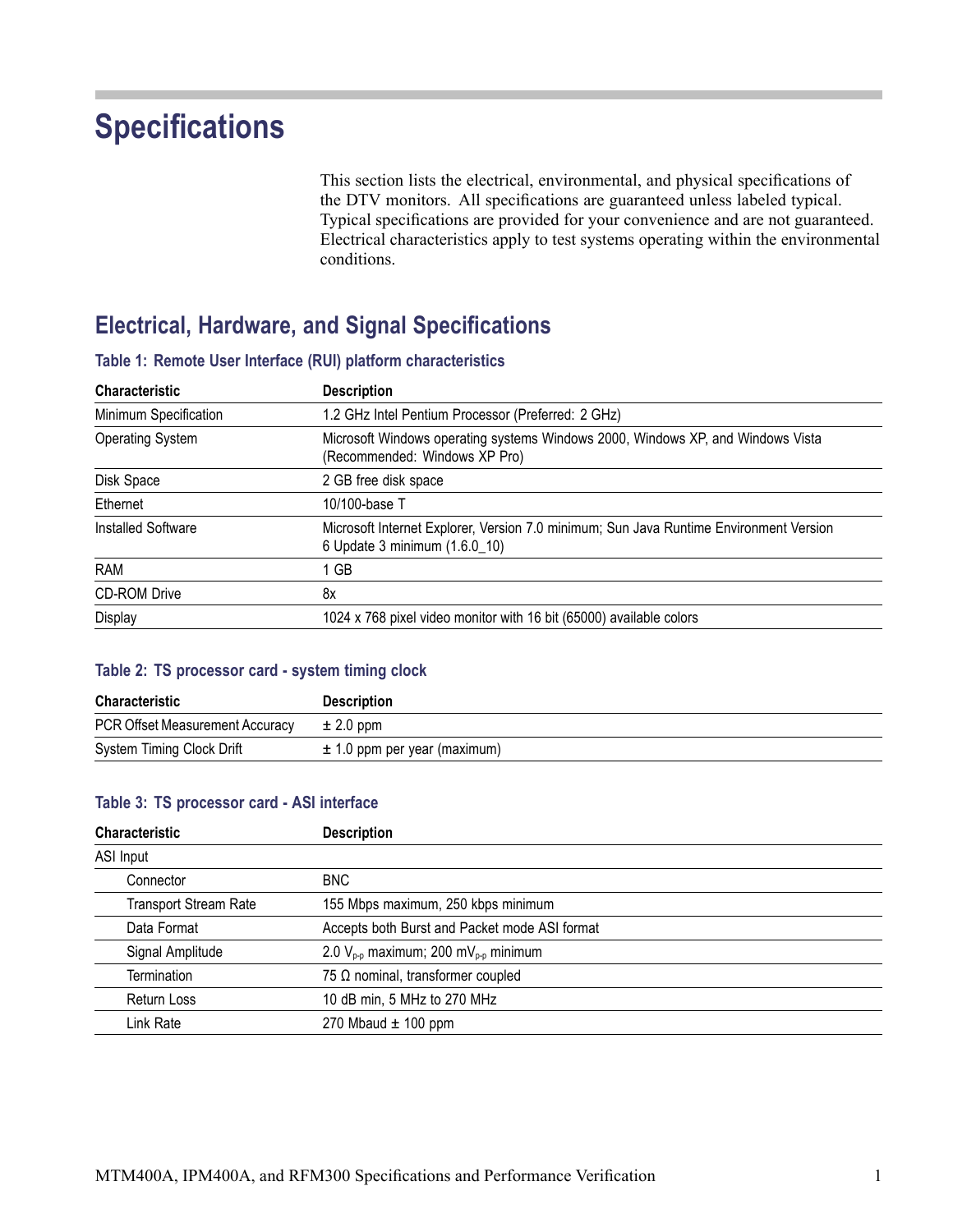| <b>Characteristic</b>        | <b>Description</b>                                                    |  |  |
|------------------------------|-----------------------------------------------------------------------|--|--|
| <b>ASI Output</b>            | (The Output is an active loopthrough of the Input.)                   |  |  |
| Connector                    | BNC.                                                                  |  |  |
| Impedance                    | 75 $\Omega$ nominal, transformer coupled                              |  |  |
| <b>Transport Stream Rate</b> | Same as the ASI input                                                 |  |  |
| Signal Amplitude             | 1.0 $V_{p-p}$ max, 600 mV <sub>p-p</sub> min, into a 75 $\Omega$ load |  |  |
| <b>Return Loss</b>           | 10 dB min at 270 MHz                                                  |  |  |

#### <span id="page-13-0"></span>**Table 3: TS processor card - ASI interface (cont.)**

#### **Table 4: TS processor card - SMPTE310M interface**

| <b>Characteristic</b> | <b>Description</b>                                  |  |  |  |
|-----------------------|-----------------------------------------------------|--|--|--|
| SMPTE310M Input       |                                                     |  |  |  |
| Connector             | <b>BNC</b>                                          |  |  |  |
| Termination           | 75 $\Omega$ , transformer coupled                   |  |  |  |
| Data Format           | Bi-phase coded. Compliant with SMPTE310M            |  |  |  |
| Input Bit Rate        | 19,392,658.5 bps $\pm$ 2.8 ppm                      |  |  |  |
| Signal Amplitude      | 2.0 $V_{p-p}$ maximum, 200 m $V_{p-p}$ minimum      |  |  |  |
| Return Loss           | 10 dB min at 20 MHz                                 |  |  |  |
| SMPTE310M Output      | (The Output is an active loopthrough of the Input.) |  |  |  |
| Connector             | <b>BNC</b>                                          |  |  |  |
| Output Bit Rate       | Same as the SMPTE310M input                         |  |  |  |
| Signal Amplitude      | 600 mV min, 1.0 V max, into a 75 $\Omega$ load      |  |  |  |
| Output Impedance      | 75 $\Omega$ , transformer coupled                   |  |  |  |
| <b>Return Loss</b>    | 10 dB min at 20 MHz                                 |  |  |  |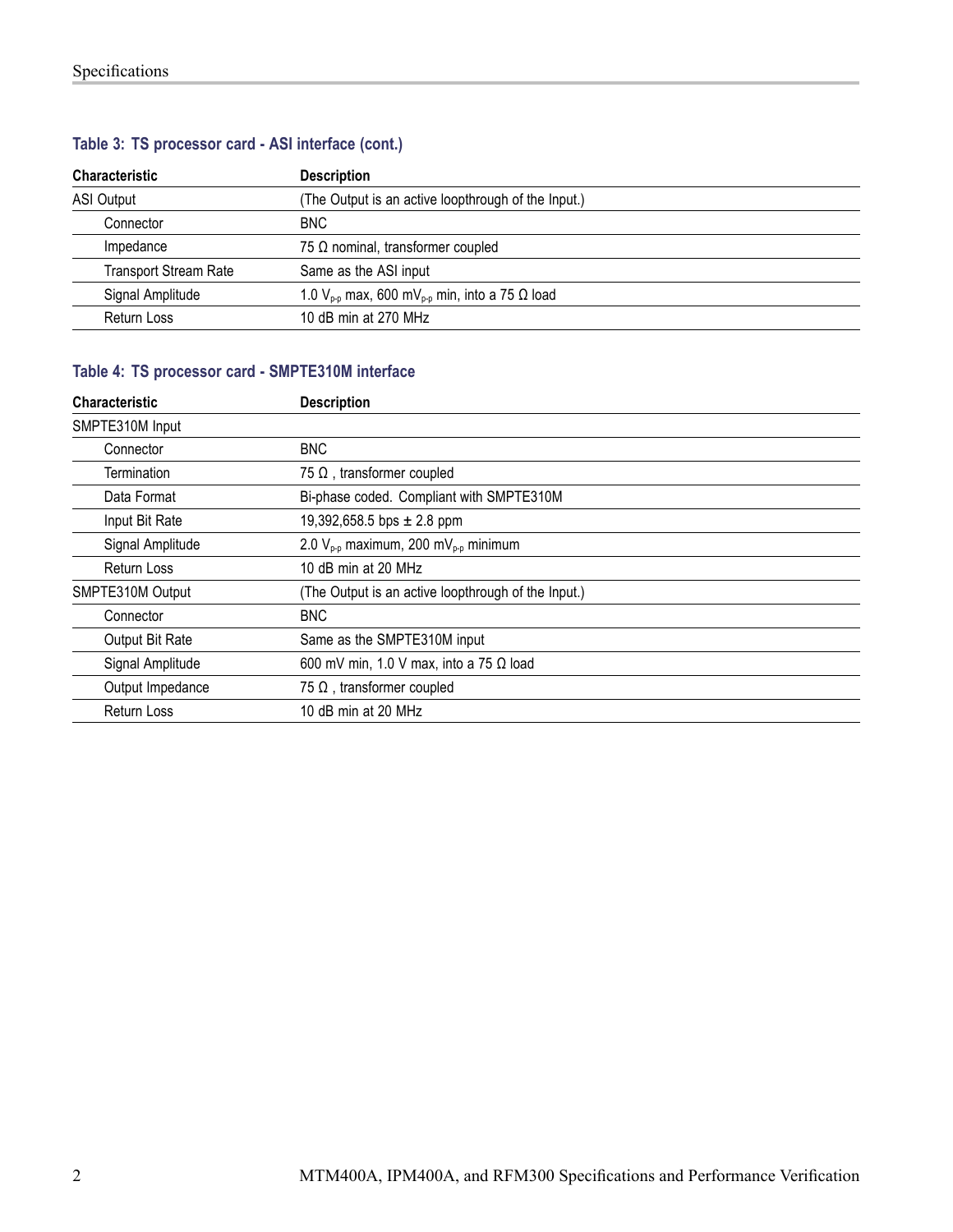| zo-riii, p-type connector                               |  |  |  |
|---------------------------------------------------------|--|--|--|
| 10<br>19<br>C.<br>П<br>0000<br>$\frac{1}{2}$<br>$\circ$ |  |  |  |
| 000000<br>o<br>O<br>С<br>Γ<br>26<br>9<br>18             |  |  |  |

| 26-Pin, D-type connector                | Pin            | <b>Function</b>                  | <b>Description</b>               |
|-----------------------------------------|----------------|----------------------------------|----------------------------------|
| 10                                      |                | <b>DGND</b>                      | Ground                           |
|                                         | $\overline{c}$ | <b>TTL02</b>                     | TTL Output 2                     |
| О<br>19<br>$\circ$                      | 3              | <b>DGND</b>                      | Ground                           |
| O<br>$\circ$<br>О<br>O                  | 4              | P <sub>5</sub> V                 | 5 V                              |
| O<br>O<br>$\circ$<br>o                  | 5              | RL1NC                            | Relay 1: Normally closed contact |
| О<br>O<br>O<br>0                        | 6              | RL2NC                            | Relay 2: Normally closed contact |
| $\circ$<br>O<br>O<br>$\circ$<br>$\circ$ |                | RL3NC                            | Relay 3: Normally closed contact |
| Ο<br>$-26$<br>Ō<br>$\circ$<br>$\circ$   | 8              | RL4NC                            | Relay 4: Normally closed contact |
| О                                       | 9              | RL5NC                            | Relay 5: Normally closed contact |
| 18                                      | 10             | <b>DGND</b>                      | Ground                           |
|                                         | 11             | <b>DGND</b>                      | Ground                           |
|                                         | 12             | TTL03                            | TTL Output 3                     |
|                                         | 13             | P <sub>5</sub> V                 | 5 V                              |
|                                         | 14             | RL1CC                            | Relay 1: Common contact          |
|                                         | 15             | RL <sub>2</sub> CC               | Relay 2: Common contact          |
|                                         | 16             | RL3CC                            | Relay 3: Common contact          |
|                                         | 17             | RL4CC                            | Relay 4: Common contact          |
|                                         | 18             | RL5CC                            | Relay 5: Common contact          |
|                                         | 19             | TTL01                            | TTL Output 1                     |
|                                         | 20             | <b>DGND</b>                      | Ground                           |
|                                         | 21             | TTLI1                            | TTL Input 1                      |
|                                         | 22             | RL1NO                            | Relay 1: Normally open contact   |
|                                         | 23             | RL2NO                            | Relay 2: Normally open contact   |
|                                         | 24             | RL3NO                            | Relay 3: Normally open contact   |
|                                         | 25             | RL4NO                            | Relay 4: Normally open contact   |
|                                         | 26             | RL5NO                            | Relay 5: Normally open contact   |
|                                         |                | Connector shell - Chassis ground |                                  |

#### <span id="page-14-0"></span>**Table 5: TS processor card - alarm connector**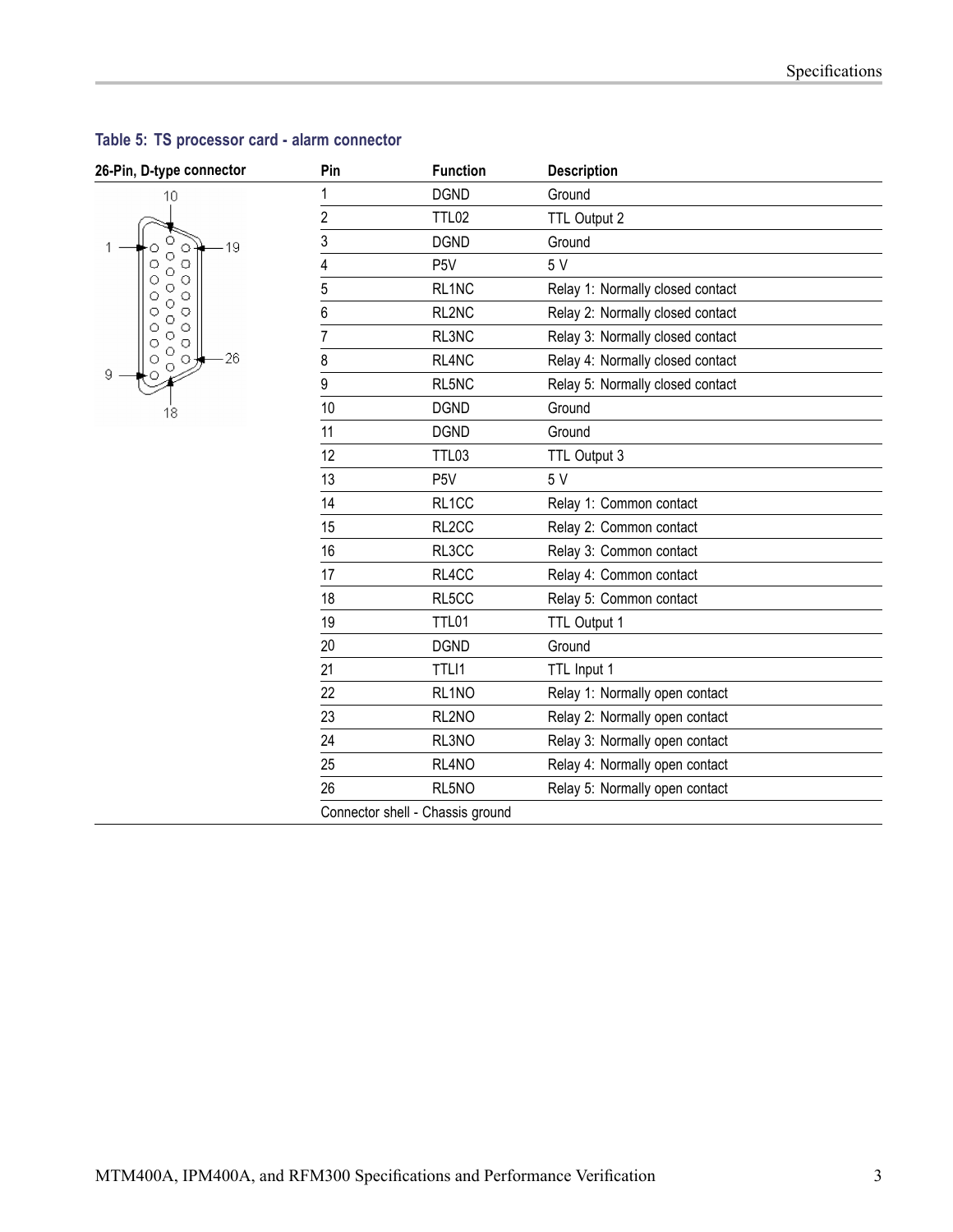#### <span id="page-15-0"></span>**Table 6: TS processor card - alarms**

| <b>Characteristic</b>                                        | Value                                                  |
|--------------------------------------------------------------|--------------------------------------------------------|
| Alarm Relay                                                  |                                                        |
| Number of relays                                             | 5                                                      |
| Maximum Switching Current                                    | 1 Amp                                                  |
| Maximum Switch Voltage                                       | 24 $V_{DC}$                                            |
| <b>Contact Resistance</b>                                    | 100 milli- $\Omega$ max                                |
| TTL Output Pins of the Alarms<br><b>Output Connector</b>     |                                                        |
| Output Type                                                  | TTL open collector, requires external pull-up resistor |
| Logic High Voltage                                           | 2.0 V min                                              |
| Logic Low Voltage                                            | 0.8 V max, sinking 100 mA                              |
| Maximum Switching Current                                    | 100 mA                                                 |
| TTL Input Pins of the Alarms Output<br>Connector             |                                                        |
| Maximum Input Voltage                                        | 5.1V                                                   |
| Logic High Input Voltage                                     | 2.0 V min                                              |
| Logic Low Input Voltage                                      | $0.8$ V max                                            |
| +5 V Output, Pins 4 and 13 of the<br>Alarms Output Connector |                                                        |
| Output Voltage                                               | 4.9 V min, 5.1 V max, no load                          |
| Maximum Output Current                                       | 100 mA                                                 |
| <b>Output Protection</b>                                     | Fused, self resetting                                  |

#### **Table 7: TS processor card - LTC connector**

| LTC 2-pin connector | Pin                              | <b>Function</b>                                           | <b>Description</b> |
|---------------------|----------------------------------|-----------------------------------------------------------|--------------------|
| oс                  |                                  | $IN+$                                                     |                    |
|                     |                                  | IN-                                                       |                    |
|                     | Connector shell - Chassis ground |                                                           |                    |
| Port Specification  |                                  |                                                           |                    |
| Type                |                                  | Linear time code, SMPTE standard to ANSI/SMPTE 12M - 1995 |                    |
| Input Voltage       | 2.0 V p-p differentially minimum |                                                           |                    |

#### **Table 8: TS processor card - Ethernet RJ-45 connector**

| Characteristic | <b>Description</b>                                               |
|----------------|------------------------------------------------------------------|
| Connector      | 10/100 Base-T; RJ-45 Use only good quality screened cable; Cat 6 |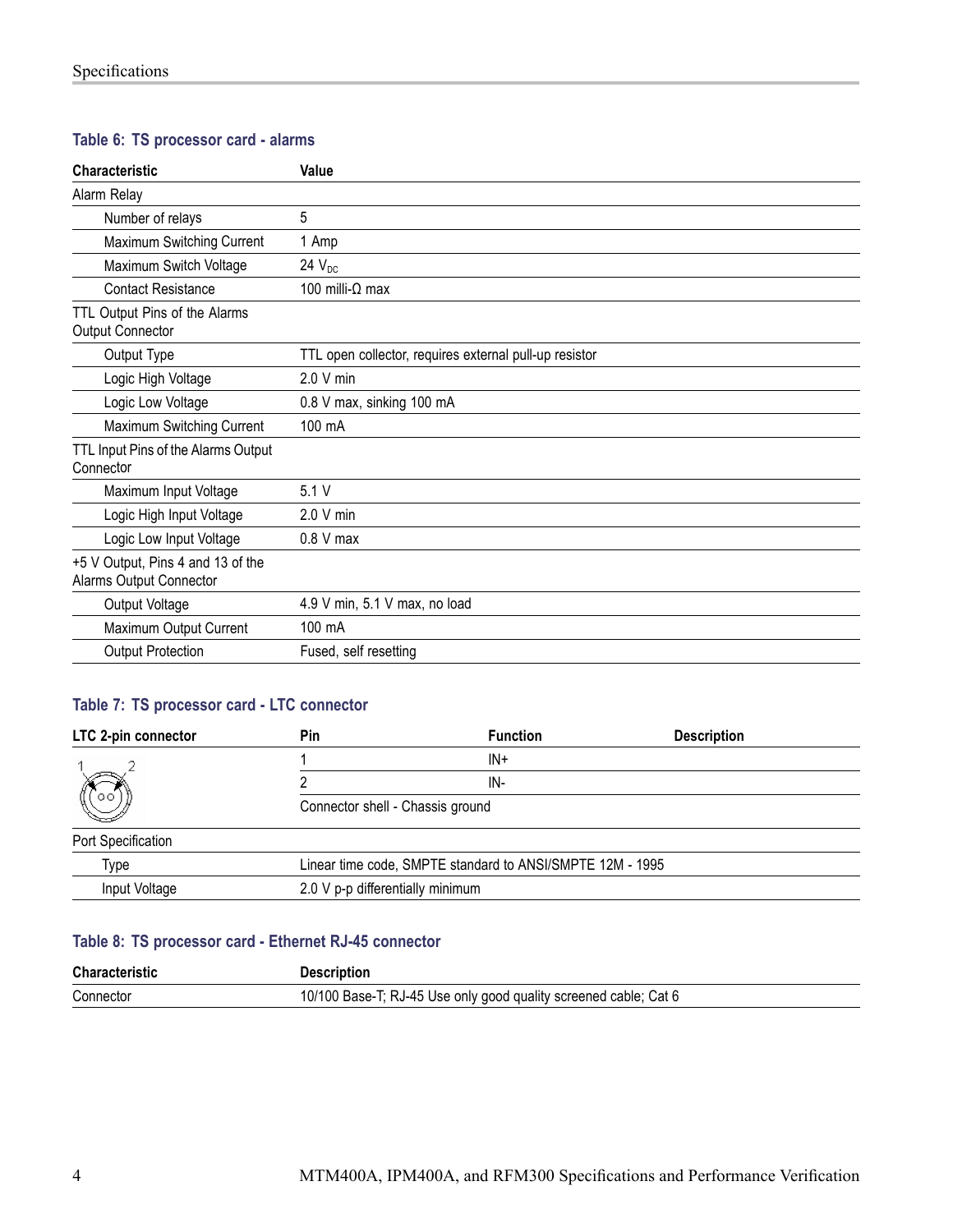| <b>Characteristic</b>                      | <b>Description</b>                                                                                                                                                                     |
|--------------------------------------------|----------------------------------------------------------------------------------------------------------------------------------------------------------------------------------------|
| Input Frequency Range                      | 51 MHz to 858 MHz, 62.5 kHz steps                                                                                                                                                      |
| <b>Modulation Format</b>                   | 16 QAM, 64 QAM, 256 QAM (compliant with DVB-C ETS 300 421)                                                                                                                             |
| Modulation Baud Rate, QAM A                | 5.0 Mbaud/s minimum, 6.952 Mbaud/s maximum                                                                                                                                             |
| Input Signal Level                         | -57 dBm (50 dBuV) to -27 dBm (80 dBuV), with a 16, 64, and 256 QAM input, providing five or<br>fewer Transport Error Flags in 10 seconds, which corresponds to a post FEC rate of 1e-8 |
| Modulation Error Ratio (with<br>equalizer) | 38 dB min, with a 64 QAM input and 256 QAM input                                                                                                                                       |
| Receiver Bandwidth, QAM A                  | 8 MHz nominal                                                                                                                                                                          |
| Input Termination Impedance                | 75 $\Omega$ nominal                                                                                                                                                                    |
| Input Return Loss                          | 6 dB min, 10 dB typical, 51 MHz to 858 MHz                                                                                                                                             |
| Loop Through Power Gain                    | 1.5 dB to 4 dB typical, 51 MHz to 858 MHz typical                                                                                                                                      |
| Loop Through Noise Figure                  | 8 dB typical                                                                                                                                                                           |
| Loop Through Output Return Loss            | Greater than 10 dB typical                                                                                                                                                             |

#### <span id="page-16-0"></span>**Table 9: QAM Annex A interface card characteristics**

#### **Table 10: QAM Annex B2 interface card characteristics**

| <b>Characteristic</b>                             | <b>Description</b>                                                                                                                                                                                                                                                                    |
|---------------------------------------------------|---------------------------------------------------------------------------------------------------------------------------------------------------------------------------------------------------------------------------------------------------------------------------------------|
| Input Frequency Range                             | 88 MHz to 858 MHz                                                                                                                                                                                                                                                                     |
| Input Signal Level                                | -64 dBm to -19 dBm (45 dBuV to 90 dBuV relative to 75 $\Omega$ ) (With either a 64 or 256 QAM<br>input, there are five or fewer Transport Error Flags in 11 seconds, which corresponds to a post<br>FEC rate of $1e^{-8}$ ) $\ge$ -55 dBm to ensure compliance to EN 55103-2 immunity |
| <b>Modulation Format</b>                          | 64 QAM, 256 QAM (compliant with ITU J-83 Annex B)                                                                                                                                                                                                                                     |
| Interleaving Mode                                 | Level 1 and Level 2 interleaving support compliant with all ITU J-83 Annex B, excluding I, $J =$<br>(128,7) and (128,8), and in 256 QAM excluding (8, 16) and (16, 8)                                                                                                                 |
| <b>Modulation Baud Rate</b>                       | 64 QAM: 5.056941 Mbaud/s 256 QAM: 5.360537 Mbaud/s                                                                                                                                                                                                                                    |
| Spectrum Polarity                                 | Demodulates both Normal and Inverted IF Spectrum.                                                                                                                                                                                                                                     |
| Receiver Bandwidth, QAM B                         | 6 MHz nominal                                                                                                                                                                                                                                                                         |
| Connector Type                                    | F type                                                                                                                                                                                                                                                                                |
| Input Termination Impedance                       | 75 $\Omega$ nominal                                                                                                                                                                                                                                                                   |
| Input Return Loss                                 | 5 dB typical                                                                                                                                                                                                                                                                          |
| Ultimate Modulation Error Ratio<br>with Equalizer | $\geq$ 37 dB with equalizer; typical                                                                                                                                                                                                                                                  |

#### **Table 11: QAM Annex B2 measurements**

| <b>Characteristic</b>                      | <b>Description</b>                                                                                                   |
|--------------------------------------------|----------------------------------------------------------------------------------------------------------------------|
| RF Lock                                    | RF lock is indicated by LED and Status                                                                               |
| Input Level (Signal Strength)<br>(Typical) | Range: -64 dBm to -19 dBm (45 dBuV to 90 dBuV relative to 75 $\Omega$ s)<br>Resolution: 1 dB<br>Accuracy: $\pm$ 3 dB |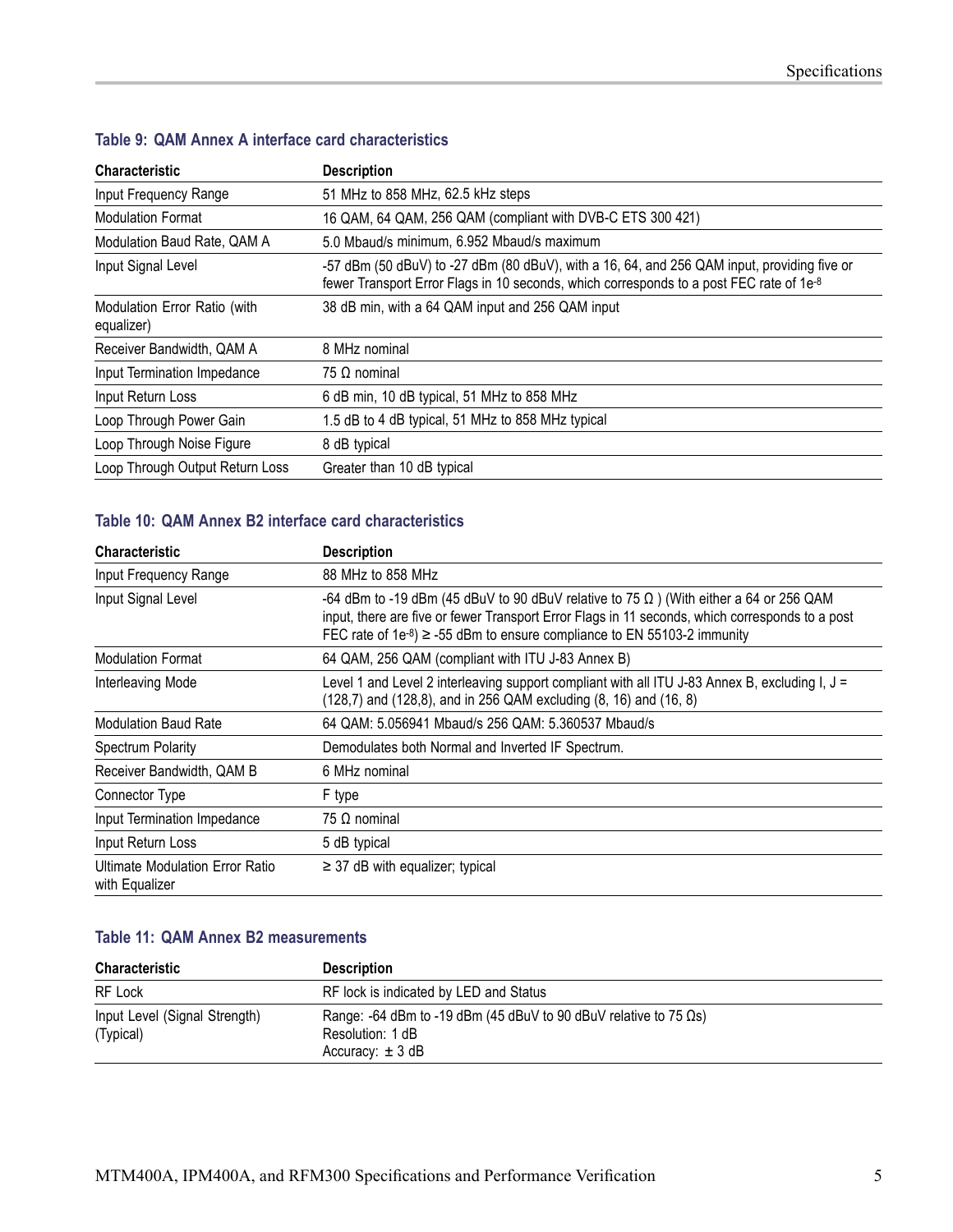| <b>Characteristic</b>                                    | <b>Description</b>                                                                                                                                                                                       |
|----------------------------------------------------------|----------------------------------------------------------------------------------------------------------------------------------------------------------------------------------------------------------|
| EVM (Error Vector Magnitude)<br>(Typical)                | Display Range for 64 QAM: $\leq$ 1% to $\geq$ 5% rms<br>Display Range for 256 QAM: $\leq$ 1% to $\geq$ 2.5% rms<br>Resolution: 0.1%<br>Accuracy: "1%                                                     |
| MER (Modulation Error Ratio) with<br>Equalizer (Typical) | Display Range:<br>64 QAM: 22 dB to 37 dB<br>256 QAM: 28 dB to 37 dB<br>Resolution: 0.1 dB<br>Accuracy: $\pm$ 1 dB for MER < 25 dB; (plus-min) 3 dB for MER 25 dB to 34 dB<br>(measured at -30 dBm input) |
| SNR (Signal to Noise Ratio)<br>(Typical)                 | Display Range:<br>64 QAM: 22 dB to 37 dB<br>256 QAM: 28 dB to 37 dB<br>Resolution: 1 dB<br>Accuracy: "1 dB for SNR < 25 dB; $\pm$ 3 dB for SNR 25 dB to 34 dB                                            |
| BER (Bit Error Ratio)                                    | Pre-RS BER is displayed                                                                                                                                                                                  |
| TEF (Transport Error Flag)                               | Transport Error Flags (uncorrectable error count) in a 1 second window and 10 second window<br>are displayed.                                                                                            |
| Constellation                                            | The RF constellation is displayed.                                                                                                                                                                       |

#### <span id="page-17-0"></span>**Table 11: QAM Annex B2 measurements (cont.)**

#### **Table 12: QAM Annex C interface card characteristics**

| <b>Characteristic</b>                      | <b>Description</b>                                                                                                                                                                     |
|--------------------------------------------|----------------------------------------------------------------------------------------------------------------------------------------------------------------------------------------|
| Input Frequency Range                      | 88 MHz to 858 MHz, 62.5 kHz steps                                                                                                                                                      |
| <b>Modulation Format</b>                   | 16 QAM, 64 QAM, 256 QAM (compliant with ITU J-83 Annex C)                                                                                                                              |
| Modulation Baud Rate, QAM C                | 4.5 Mbaud/s min; 5.5 Mbaud/s max                                                                                                                                                       |
| Input Signal Level                         | -57 dBm (50 dBuV) to -27 dBm (80 dBuV), with a 16, 64, and 256 QAM input, providing five or<br>fewer Transport Error Flags in 12 seconds, which corresponds to a post FEC rate of 1e-8 |
| Modulation Error Ratio (with<br>equalizer) | 38 dB typical, with a 64 QAM input                                                                                                                                                     |
| Receiver Bandwidth, QAM C                  | 6 MHz nominal                                                                                                                                                                          |
| Input Termination Impedance                | 75 Ω nominal                                                                                                                                                                           |
| Input Return Loss                          | 6 dB min, 10 dB typical, 88 MHz to 858 MHz                                                                                                                                             |

#### **Table 13: 8PSK/QPSK interface card characteristics with 8PSK input**

| <b>Characteristic</b>          | <b>Description</b>                          |
|--------------------------------|---------------------------------------------|
| Input Frequency Range          | 950 MHz to 2150 MHz with 1 MHz step size    |
| Input Signal Amplitude Range   | -60 dBm to -30 dBm for a CBER of $<1e^{-6}$ |
| <b>Modulation Format</b>       | QPSK in accordance with ETSI EN 300 421     |
| <b>Modulated Baud Rate</b>     | 1 MBaud min, 30 MBaud max                   |
| Turbo Viterbi Values Supported | 2/3, 3/4 (2.05), 3/4 (2.1), 5/6, 8/9        |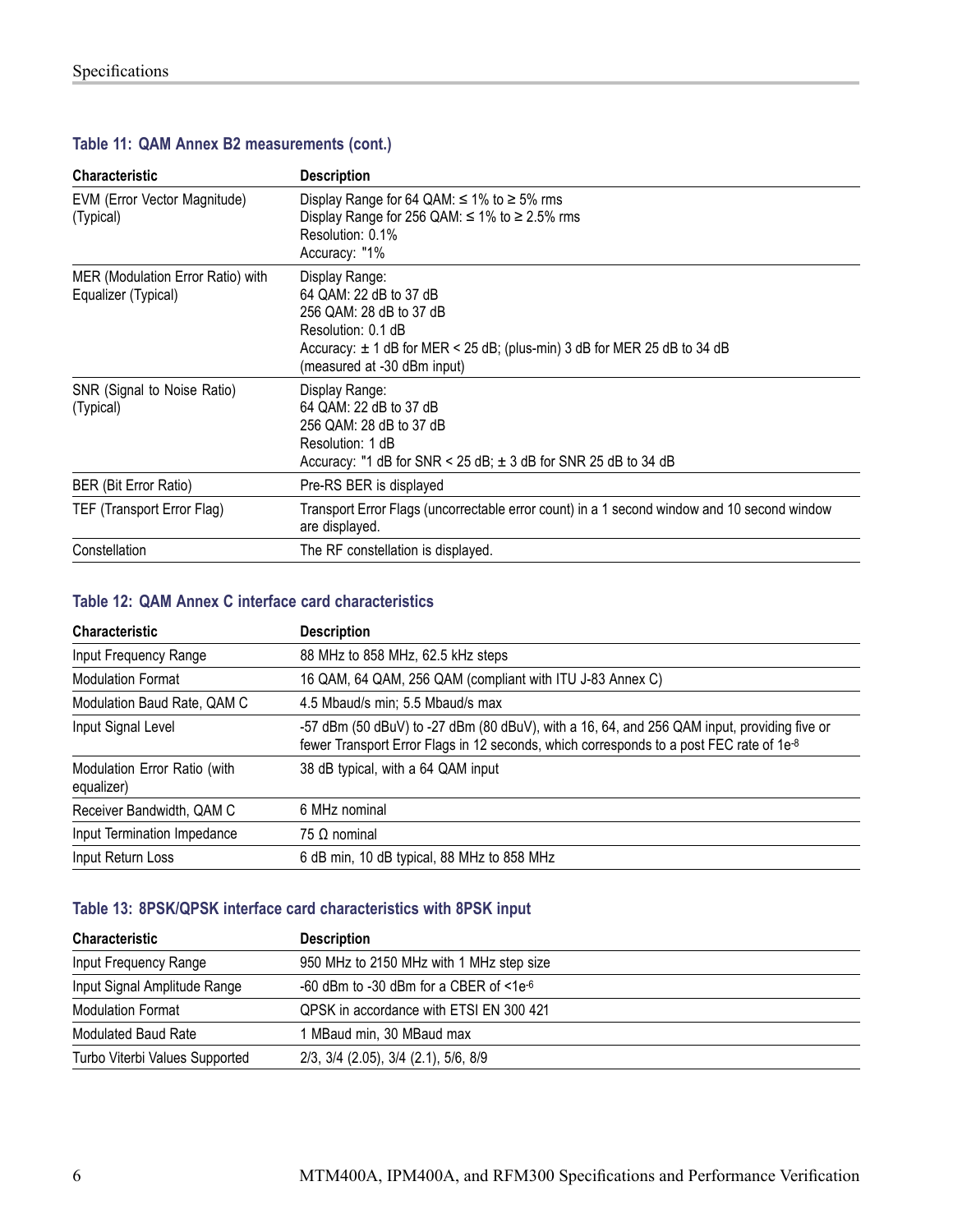| <b>Characteristic</b>                               | <b>Description</b>                                                                                  |
|-----------------------------------------------------|-----------------------------------------------------------------------------------------------------|
| Turbo FEC                                           | Turbo code                                                                                          |
| <b>Connector Style</b>                              | F-style                                                                                             |
| Input Termination Impedance                         | 75 $\Omega$ nominal                                                                                 |
| Input Return Loss                                   | 4 dB min, 950 MHz to 2050 MHz typical                                                               |
| <b>LNB Supply Voltage</b>                           | Selectable; 13.0 V $\pm$ 1.5 V or 18.0 V (plus-min) 1.5 V, with 100 $\Omega$ , 5 watt resistor load |
| <b>LNB Supply Maximum Current</b>                   | 200 mA maximum                                                                                      |
| LNB 22 kHz Signaling Frequency                      | 17.6 kHz min, 26.4 kHz max (22 kHz $\pm$ 20%)                                                       |
| LNB 22 kHz Signaling Amplitude                      | 600 mV p-p with 100 $\Omega$ load                                                                   |
| Ultimate Modulation Error Ratio<br>(with equalizer) | 26 dB with equalizer                                                                                |

#### <span id="page-18-0"></span>**Table 13: 8PSK/QPSK interface card characteristics with 8PSK input (cont.)**

#### **Table 14: 8PSK/QPSK interface card characteristics with QPSK input**

| <b>Characteristic</b>                                      | <b>Description</b>                                                                                  |
|------------------------------------------------------------|-----------------------------------------------------------------------------------------------------|
| Input Frequency Range                                      | 950 MHz to 2150 MHz with 1 MHz step size                                                            |
| Input Signal Amplitude Range                               | -60 dBm to -30 dBm for a CBER of $<1e^{-6}$                                                         |
| <b>Modulation Format</b>                                   | QPSK in accordance with ETSI EN 300 421                                                             |
| <b>Modulated Baud Rate</b>                                 | 1 MBaud min, 30 MBaud max                                                                           |
| Viterbi Values Supported                                   | 1/2, 2/3, 3/4, 5/6, 6/7, 7/8                                                                        |
| <b>FEC</b>                                                 | In accordance with ETSI EN 300 421                                                                  |
| Turbo Viterbi Values Supported                             | 1/2, 2/3, 3/4, 5/6, 7/8                                                                             |
| Turbo FEC                                                  | Turbo code                                                                                          |
| <b>Connector Style</b>                                     | F-style                                                                                             |
| Input Termination Impedance                                | $75 \Omega$ nominal                                                                                 |
| Input Return Loss                                          | 4 dB min, 950 MHz to 2050 MHz typical                                                               |
| <b>LNB Supply Voltage</b>                                  | Selectable; 13.0 V $\pm$ 1.5 V or 18.0 V (plus-min) 1.5 V, with 100 $\Omega$ , 5 watt resistor load |
| <b>LNB Supply Maximum Current</b>                          | 200 mA maximum                                                                                      |
| LNB 22 kHz Signaling Frequency                             | 17.6 kHz min, 26.4 kHz max (22 kHz $\pm$ 20%)                                                       |
| LNB 22 kHz Signaling Amplitude                             | 600 mV p-p with 100 $\Omega$ load                                                                   |
| <b>Ultimate Modulation Error Ratio</b><br>(with equalizer) | 26 dB with equalizer                                                                                |

#### **Table 15: 8PSK and QPSK measurements**

| <b>Characteristic</b>         | <b>Description</b>                                                           |
|-------------------------------|------------------------------------------------------------------------------|
| RF Lock                       | RF lock is indicated by LED and Status.                                      |
| Input Level (Signal Strength) | Range: -60 dBm to -30 dBm; Resolution: 1 dBm; Accuracy: $\pm$ 5 dBm; typical |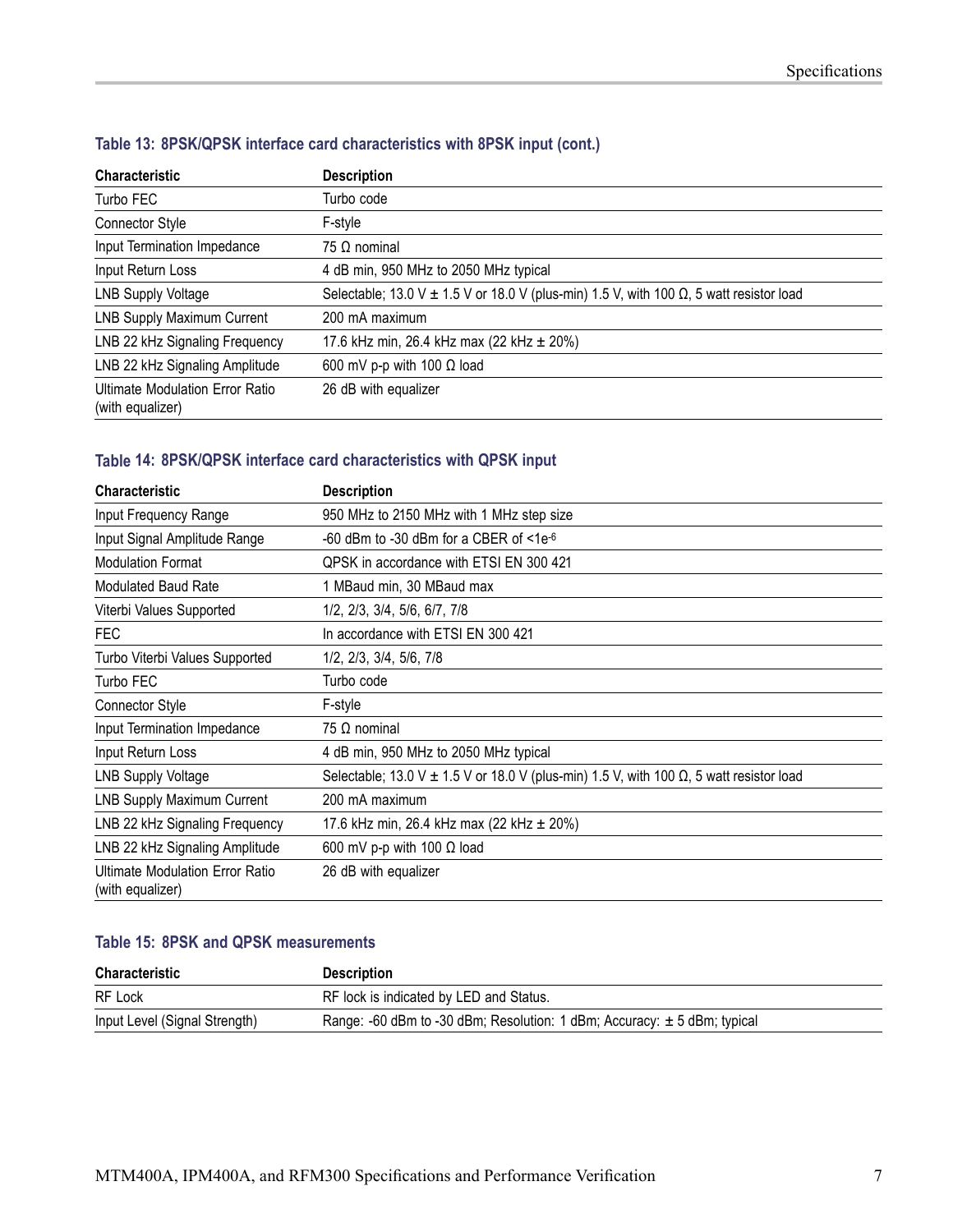| <b>Characteristic</b>                          | <b>Description</b>                                                                                                           |
|------------------------------------------------|------------------------------------------------------------------------------------------------------------------------------|
| EVM (Error Vector Magnitude)                   | Display Range: $\leq 4.0\%$ to $\geq 30.0\%$ rms;<br>Resolution: 0.1%:<br>Accuracy: $\pm$ 20% of reading; typical            |
| MER (Modulation Error Ratio) with<br>Equalizer | Display Range: 10 dB to 26 dB with equalizer;<br>Resolution: 1 dB:<br>Accuracy: $\pm 2$ dB for range 10 dB to 20 dB; typical |
| SNR (Signal to Noise Ratio)                    | Display Range: 5 dB to 35 dB; Resolution: 1 dB;<br>Accuracy: $\pm$ 2 dB for range from 5 dB to 30 dB; typical                |
| Pre Reed Solomon (RS) BER (Bit<br>Error Rate)  | Pre-RS BER is displayed.                                                                                                     |
| Post RS BER and TEF (Transport)<br>Error Flag) | Post Reed Solomon BER (TEF ratio), TEF rate, and number of Transport Error Flags (TEF<br>count) are displayed.               |
| Constellation                                  | The RF constellation is displayed.                                                                                           |

#### <span id="page-19-0"></span>**Table 15: 8PSK and QPSK measurements (cont.)**

#### **Table 16: DVB-S2 interface card characteristics**

| <b>Characteristic</b>             | <b>Description</b>                                                                             |
|-----------------------------------|------------------------------------------------------------------------------------------------|
| Input Frequency Range             | 950 MHz to 2150 MHz with 1 MHz step size                                                       |
| Input Signal Amplitude Range      | -60 dBm to -30 dBm for a CBER of $<1e^{-6}$                                                    |
| <b>Modulation Format</b>          | QPSK in accordance with DVB-S (ETSI EN 300 421)                                                |
| <b>Modulated Baud Rate</b>        | 1 MBaud min, 60 MBaud max                                                                      |
| Viterbi Values Supported          | DVB-S: 1/2, 2/3, 3/4, 5/6, 6/7, 7/8                                                            |
|                                   | DVB-S2: 1/4, 1/3, 2/5, 1/2, 3/5, 2/3, 3/4, 4/5, 5/6, 8/9, 9/10                                 |
| FEC modes                         | Viterbi and Reed-solomon in accordance with DVB-S.                                             |
|                                   | LDPC (low density parity check) and BCH in accordance with DVB-S2.                             |
|                                   | Short and Normal FEC blocks in accordance with DVB-S2.                                         |
| Roll Off                          | 0.2, 0.25, 0.35                                                                                |
| Connector Style                   | F-style                                                                                        |
| Input Termination Impedance       | 75 $\Omega$ nominal                                                                            |
| Input Return Loss                 | > 6 dB min, 950 MHz to 2150 MHz typical                                                        |
| <b>LNB Supply Voltage</b>         | Selectable; 13.0 V $\pm$ 1.5 V or 18.0 V $\pm$ 1.5 V, with 100 $\Omega$ , 5 watt resistor load |
| <b>LNB Supply Maximum Current</b> | 200 mA maximum                                                                                 |
| LNB 22 kHz Signaling Frequency    | 17.6 kHz min, 26.4 kHz max (22 kHz $\pm$ 20%)                                                  |
| LNB 22 kHz Signaling Amplitude    | 800 mV p-p with 100 $\Omega$ load                                                              |
| LNB Mode                          | DiSEqC 2 (Digital Satellite Equipment Control)                                                 |

#### **Table 17: DVB-S2 measurements**

| Characteristic |                                                 |
|----------------|-------------------------------------------------|
| RF Lock        | RF<br>I by LED and Status.<br>lock is indicated |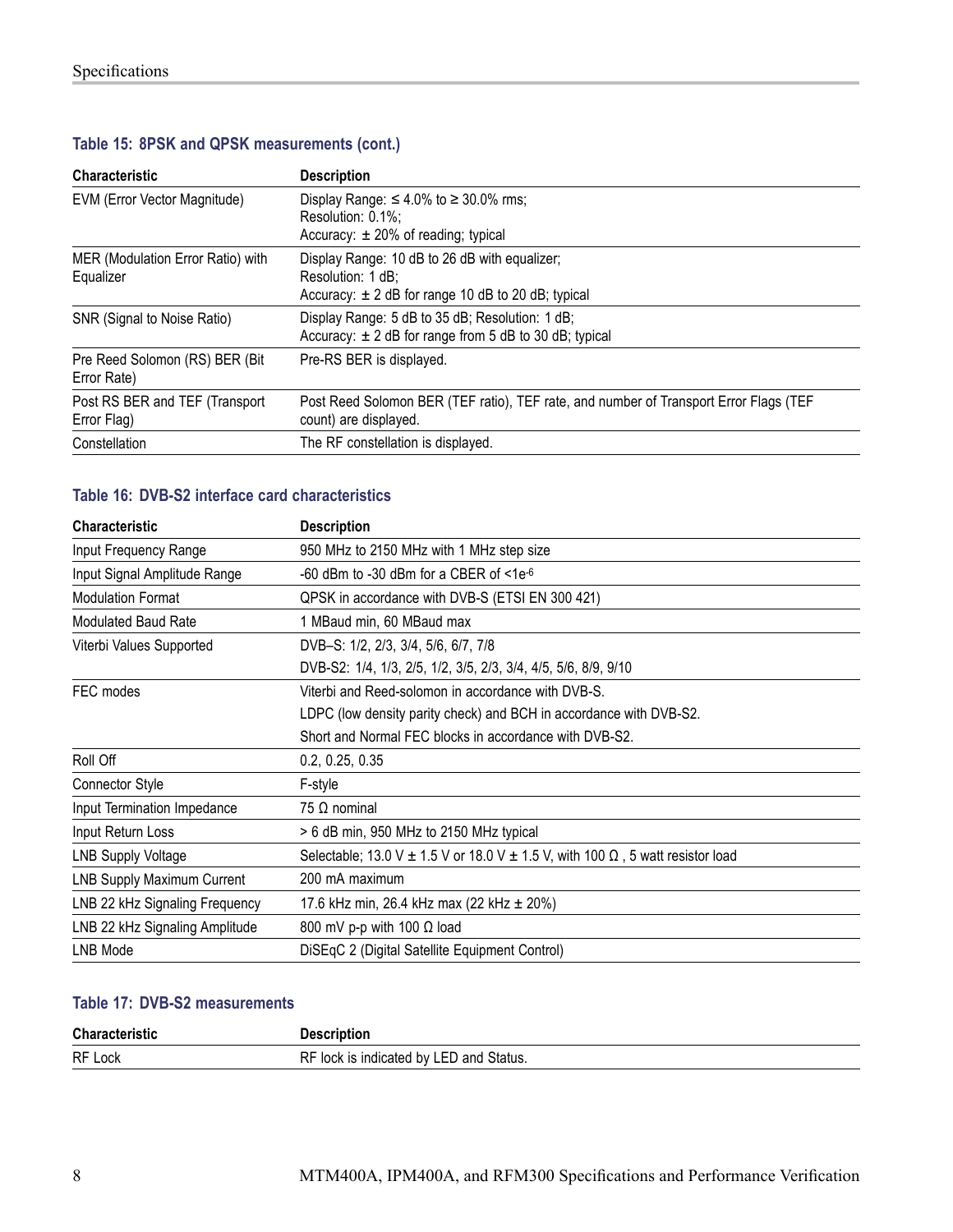| <b>Characteristic</b>                          | <b>Description</b>                                                                                                        |
|------------------------------------------------|---------------------------------------------------------------------------------------------------------------------------|
| Input Level (Signal Strength)                  | Range: -60 dBm to -30 dBm; Resolution: 1 dBm; Accuracy: $\pm$ 5 dBm; typical                                              |
| EVM (Error Vector Magnitude)                   | Display Range: $\leq 4.0\%$ to $\geq 30.0\%$ rms; Resolution: 0.1%; Accuracy: $\pm 20\%$ of reading; typical              |
| MER (Modulation Error Ratio) with<br>Equalizer | Display Range: 10 dB to 30 dB with equalizer; Resolution: 1 dB; Accuracy: $\pm$ 2 dB for range<br>10 dB to 28 dB; typical |
| CNR (Carrier to Noise Ratio)                   | Display Range: 10 dB to 30 dB; Resolution: 1 dB; Accuracy: $\pm$ 2 dB for range from 10 dB to<br>28 dB; typical           |
| <b>Phase Noise</b>                             | Display Range: 5° to 45°; Resolution: 1°                                                                                  |
| Pre Viterbi BER                                | Pre-Viterbi BER is displayed.                                                                                             |
| Pre Reed Solomon (RS) BER (Bit<br>Error Rate)  | Pre-RS (Reed-Solomon) BER is displayed.                                                                                   |
| Pre LDPC BER                                   | Pre-LDPC (Low Density Parity Check) BER shall be displayed.                                                               |
| Pre BCH BER                                    | Pre-BCH (Bose-Chaudhuri-Hocquengham) BER shall be displayed                                                               |
| Post RS BER and TEF (Transport<br>Error Flag)  | Post Reed-Solomon BER (TEF ratio), TEF rate, and number of Transport Error Flags<br>(TEF count) are displayed.            |
| <b>Transmission Parameters</b>                 | All Coding and Modulation parameters are displayed                                                                        |
| Constellation                                  | The RF constellation is displayed.                                                                                        |

#### <span id="page-20-0"></span>**Table 17: DVB-S2 measurements (cont.)**

#### **Table 18: 8VSB interface card characteristics**

| <b>Characteristic</b>       | <b>Description</b>                                                                                    |
|-----------------------------|-------------------------------------------------------------------------------------------------------|
| Input Frequency Range       | 54 MHz to 860 MHz, VHF/UHF channels 2 to 69 (to include low VHF frequencies)                          |
| Input Signal Level          | -72 dBm to -6 dBm (-23 dBmV to +43 dBmV)<br>$\ge$ -60 dBm to ensure compliance to EN 55103-2 immunity |
| <b>Modulation Format</b>    | 8VSB in accordance with ATSC A/53B.                                                                   |
| Receiver Bandwidth          | 6 MHz                                                                                                 |
| Input Termination Impedance | $75 \Omega$ nominal                                                                                   |
| Connector Type              | F type                                                                                                |
| Input Return Loss           | 5 dB minimum; typical                                                                                 |

#### **Table 19: 8VSB measurements**

| <b>Characteristic</b>                      | <b>Description</b>                                                              |
|--------------------------------------------|---------------------------------------------------------------------------------|
| RF Lock                                    | RF lock is indicated LED and Status                                             |
| Input Level (Signal Strength)<br>(Typical) | Display Range: -72 dBm to -2 dBm relative to 75 $\Omega$ (-23 dBmV to +47 dBmV) |
|                                            | Resolution: 1 dB                                                                |
|                                            | Accuracy: $\pm$ 3 dB                                                            |
| EVM (Error Vector Magnitude)<br>(Typical)  | Display Range: $\leq 3.0\%$ to $\geq 12.5\%$ rms                                |
|                                            | Resolution: 0.1%                                                                |
|                                            | Accuracy: $\pm$ 20% of reading                                                  |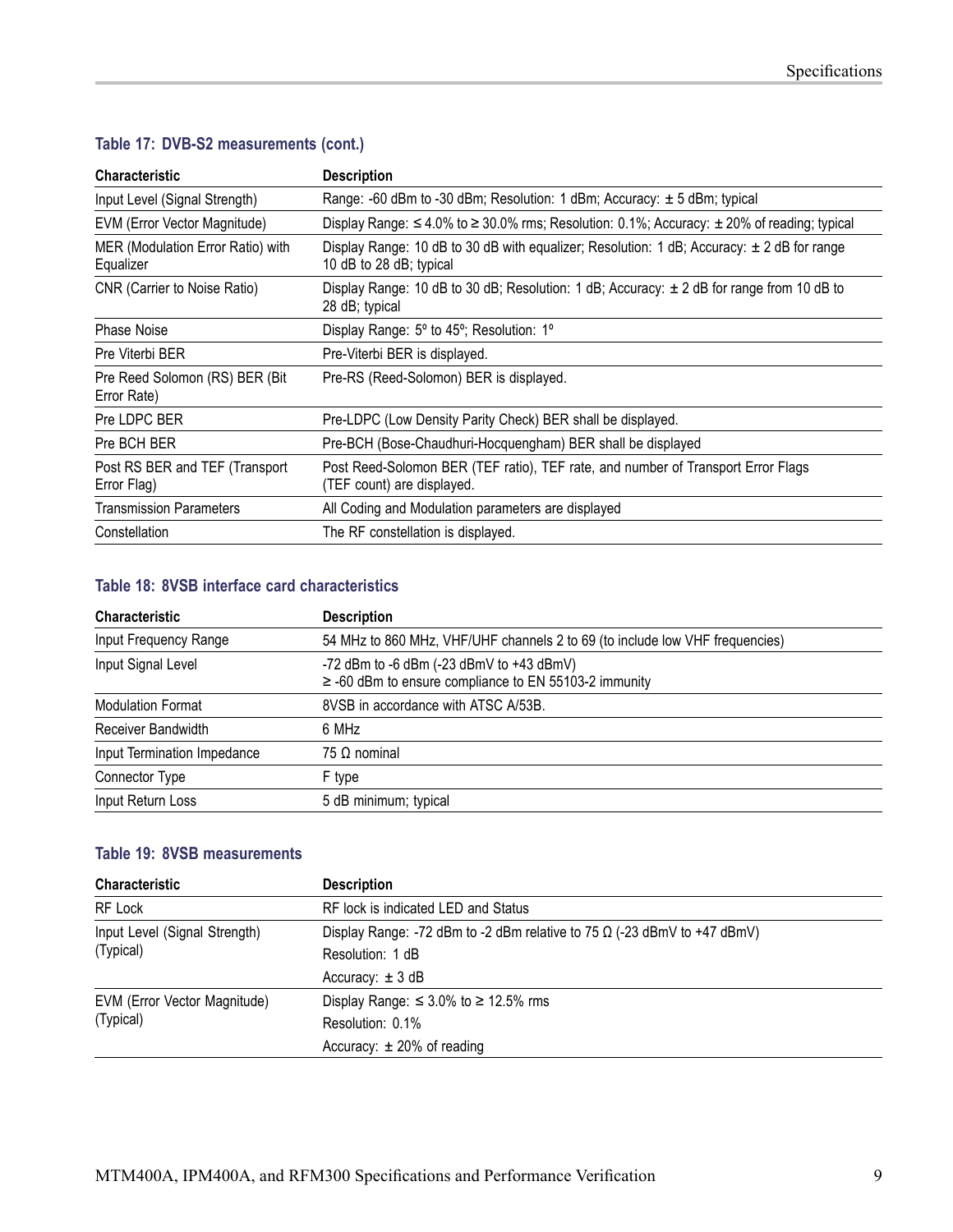#### **Table 19: 8VSB measurements (cont.)**

| <b>Characteristic</b>                                               | <b>Description</b>                                                                                                                                                                                    |
|---------------------------------------------------------------------|-------------------------------------------------------------------------------------------------------------------------------------------------------------------------------------------------------|
| Equivalent MER (Modulation Error<br>Ratio) with Equalizer (Typical) | Display Range: 17 dB to 31 dB with Equalizer                                                                                                                                                          |
|                                                                     | Resolution: 0.1 dB                                                                                                                                                                                    |
|                                                                     | Accuracy: $\pm$ 1 dB for MER > 25 dB; (plus-min) 3 dB for MER 25 dB to 31 dB (Measured at<br>-30 dBm input. For best MER accuracy, maintain the input signal level between -50 dBm<br>and $-15$ dBm.) |
| SNR (Signal to Noise Ratio)                                         | Display Range: 15 dB to 35 dB                                                                                                                                                                         |
| (Typical)                                                           | Resolution: 1 dB                                                                                                                                                                                      |
|                                                                     | Accuracy: $\pm$ 1 dB for SNR < 25 dB; (plus-min) 3 dB for SNR 25 dB to 35 dB                                                                                                                          |
| <b>BER</b>                                                          | Pre-RS BER, SER 1 second and 10 seconds windows values are displayed.                                                                                                                                 |
| TEF (Transport Error Flag)                                          | Transport Error Flags (uncorrectable error count) in a 1 second window and 10 second window<br>are displayed.                                                                                         |
| Constellation Diagram                                               | The 8VSB constellation diagram is a display of I-data history with histograms (the IQ<br>constellation is not available). This is displayed as Symbol Distribution in the user interface.             |
| Echo Profile (Typical)                                              | Equalizer filter tap information is displayed.                                                                                                                                                        |
|                                                                     | Display Echo Level range: Normalized real tap values over the range of -1 to 1                                                                                                                        |
|                                                                     | Display Delay range: $-6.7$ µs to 45.5 µs                                                                                                                                                             |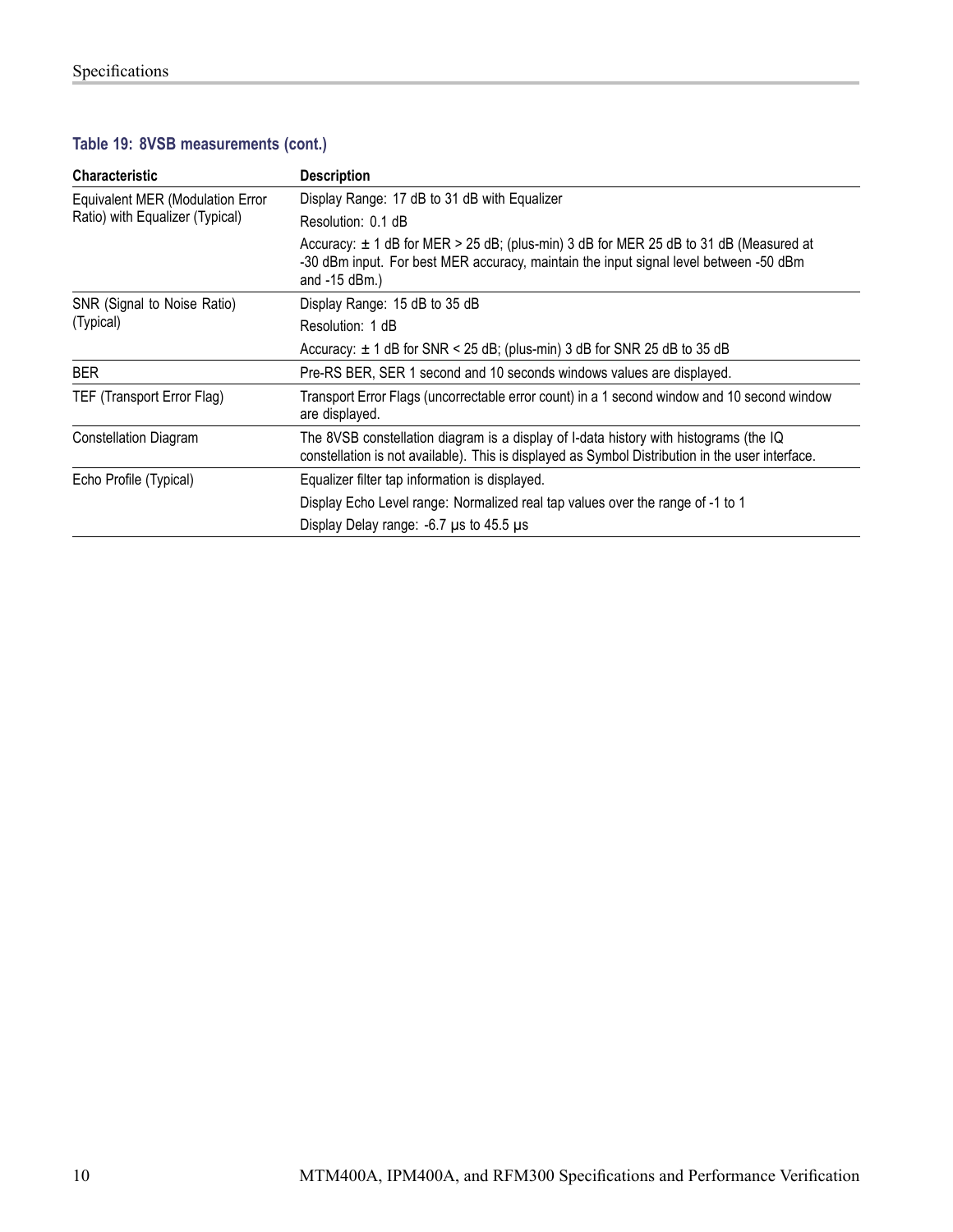| <b>Characteristic</b>                              | <b>Description</b>                                                                                                                                      |
|----------------------------------------------------|---------------------------------------------------------------------------------------------------------------------------------------------------------|
| Input Frequency Range                              | 50 MHz to 858 MHz (to include low VHF)                                                                                                                  |
| Input Signal Amplitude Range                       | The receiver delivers QEF (Quasi Error Free) operation over the following signal power<br>ranges: QPSK (4 QAM): -85 dBm to -10 dBm (24 dBuV to 99 dBuV) |
|                                                    | 16 QAM: -80 dBm to -10 dBm (29 dBuV to 99 dBuV)                                                                                                         |
|                                                    | 64 QAM: -72 dBm to -15 dBm (37 dBuV to 94 dBuV) ≥ -60 dBm to ensure compliance<br>to EN 55103-2 immunity                                                |
| Compliance                                         | COFDM (DVB-T) receptions and demodulation, compliant with ETSI EN300-744, 2 K and<br>8 K transmission modes                                             |
| <b>Tuning Resolution</b>                           | 166.7 kHz or smaller increments                                                                                                                         |
| <b>Tuning Accuracy</b>                             | Better than $\pm$ 50 ppm                                                                                                                                |
| <b>Channel Bandwidth</b>                           | 6 MHz, 7 MHz, and 8 MHz (software selectable)                                                                                                           |
| <b>Connector Style</b>                             | F-style                                                                                                                                                 |
| Input Termination Impedance                        | 75 $\Omega$ nominal                                                                                                                                     |
| Input Return Loss                                  | 7 dB minimum, 50 MHz to 858 MHz; typical                                                                                                                |
| <b>Modulation Schemes Supported</b>                | QPSK (4 QAM), 16 QAM, and 64 QAM modulation                                                                                                             |
| <b>Transmission Modes</b>                          | 2 K carriers and 8 K carriers                                                                                                                           |
| Hierarchical modulation                            | All hierarchies will be supported, to include no hierarchy, and alpha = 1, 2 and 4.                                                                     |
| Viterbi puncture rates                             | 1/2, 2/3, 3/4, 5/6, 7/8                                                                                                                                 |
| Guard Intervals                                    | 1/32, 1/16, 1/8, 1/4                                                                                                                                    |
| Spectrum Polarity                                  | The receiver will operate with both inverted and normal spectral polarity.                                                                              |
| Ultimate Modulation Error Ratio,<br>with Equalizer | $\geq$ 37 dB with equalizer; typical                                                                                                                    |

#### <span id="page-22-0"></span>**Table 20: COFDM interface card characteristics**

#### **Table 21: COFDM measurements**

| <b>Characteristic</b>                 | <b>Description</b>                                                                |
|---------------------------------------|-----------------------------------------------------------------------------------|
| <b>Overall Receiver Lock Status</b>   | Overall receiver lock status is indicated by an LED on the rear panel.            |
| <b>Transmission Coding Parameters</b> | The receiver reports the current status of the following transmission parameters: |
|                                       | - QPSK/16, QAM/64, QAM encoding                                                   |
|                                       | - 2K/8K Transmission mode                                                         |
|                                       | - Hierarchy status (hierarchy on/off, alpha value)                                |
|                                       | - Viterbi puncture rate - Guard Interval Value                                    |
|                                       | - Gross bit rate in the channel                                                   |
|                                       | - Spectrum polarity (inverted/non inverted)                                       |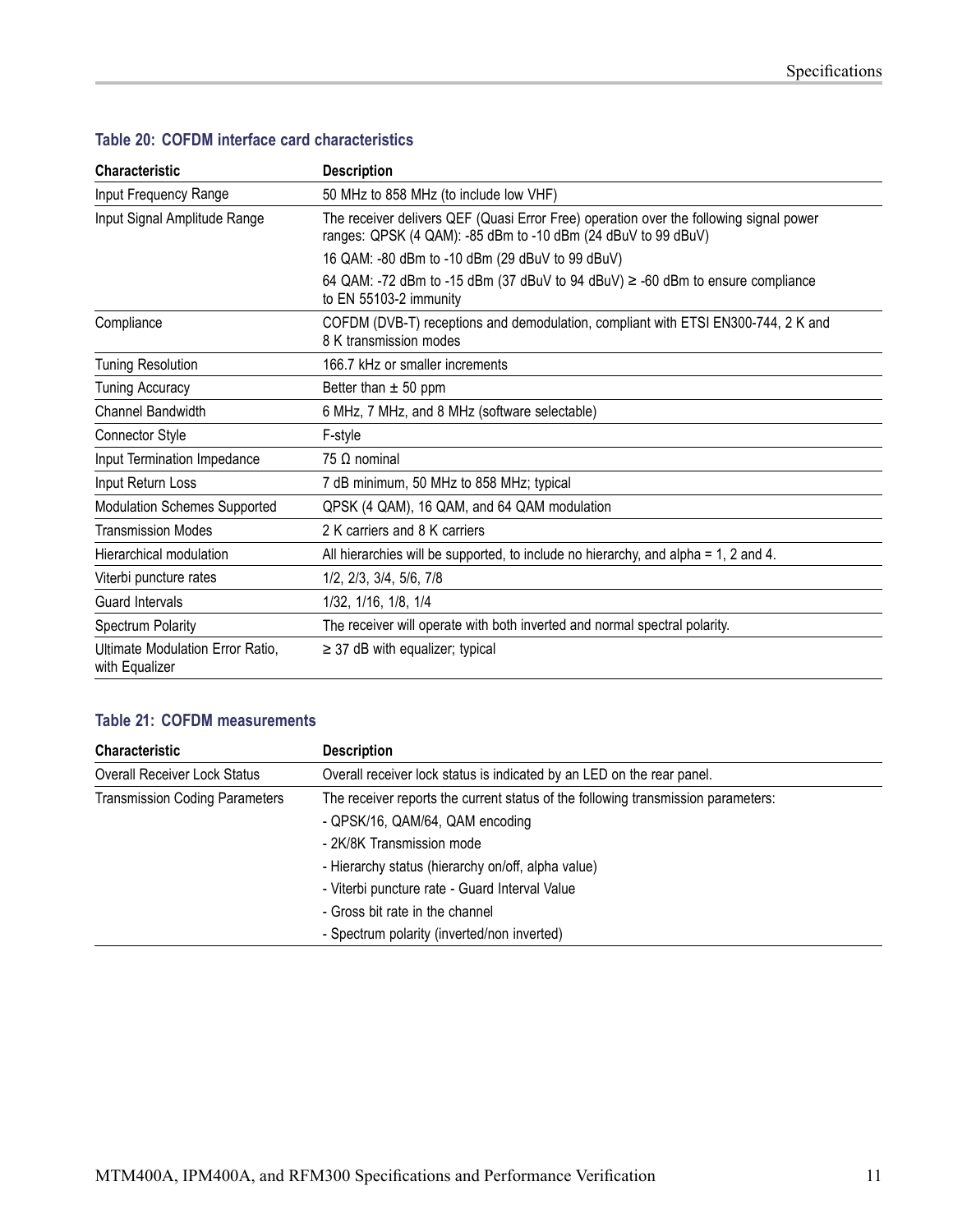#### **Table 21: COFDM measurements (cont.)**

| <b>Characteristic</b>                         | <b>Description</b>                                                                                                                                                                                         |
|-----------------------------------------------|------------------------------------------------------------------------------------------------------------------------------------------------------------------------------------------------------------|
| Input Level (Signal Strength)<br>(Typical)    | Ranges, High Sensitivity mode:                                                                                                                                                                             |
|                                               | QPSK (4 QAM): -85 dBm to -10 dBm (24 dBuV to 99 dBuV) 16 QAM: -80 dBm to -10 dBm<br>(29 dBuV to 99 dBuV)                                                                                                   |
|                                               | 64 QAM: -72 dBm to -13 dBm (37 dBuV to 96 dBuV)                                                                                                                                                            |
|                                               | Ranges, High Resolution mode:                                                                                                                                                                              |
|                                               | QPSK (4 QAM): -45 dBm to -10 dBm (64 dBuV to 99 dBuV)                                                                                                                                                      |
|                                               | 16 QAM: -45 dBm to -10 dBm (64 dBuV to 99 dBuV)                                                                                                                                                            |
|                                               | 64 QAM: -45 dBm to -13 dBm (64 dBuV to 96 dBuV)                                                                                                                                                            |
|                                               | Resolution: 1 dBm                                                                                                                                                                                          |
|                                               | Accuracy: $\pm 3$ dBm                                                                                                                                                                                      |
| <b>RF Carrier Offset</b>                      | Accuracy: $\pm$ 50 ppm, of the tuned frequency; typical                                                                                                                                                    |
| <b>Carrier Power Distribution</b>             | The carrier-by-carrier signal-to-noise power ratio is displayed. Channel Flatness in dB can be<br>viewed from spectrum display. Tilt in dB can be viewed from spectrum display.                            |
| SNR (Signal to Noise Ratio)<br>(Typical)      | Display Range: 6 dB to 40 dB for QPSK (4 QAM): 11 dB to 40 dB for 16 QAM 16 dB to 40 dB<br>for 64 QAM                                                                                                      |
|                                               | Resolution: 1 dB                                                                                                                                                                                           |
|                                               | Accuracy: $\pm$ 1 dB to 30 dB SNR (measured at -30 dBm input in high resolution mode)                                                                                                                      |
| EVM (Error Vector Magnitude)<br>(Typical)     | Display Range: $\leq$ 1% to $\geq$ 30% rms, for QPSK $\leq$ 1% to $\geq$ 20% rms, 16 QAM $\leq$ 1% to $\geq$<br>8.5% rms, 64 QAM                                                                           |
|                                               | Resolution: 0.1%                                                                                                                                                                                           |
|                                               | Accuracy: 1% (1 EVM unit), and additional $\pm$ 20% of reading                                                                                                                                             |
| MER (Modulation Error Ratio) with             | Both MER Peak and MER Average are displayed as measured across all carriers.                                                                                                                               |
| Equalizer (Typical)                           | Display Range: 6 dB to 37 dB for QPSK (4 QAM) 11 dB to 37 dB for 16 QAM 16 dB to 37 dB<br>for 64 QAM                                                                                                       |
|                                               | Resolution: 0.1 dB                                                                                                                                                                                         |
|                                               | Accuracy: $\pm$ 1 dB to 30 dB (Measured at -30 dBm input in High Resolution mode). For best<br>MER accuracy, use High Resolution mode, and maintain the input signal level between<br>-45 dBm and -15 dBm. |
| <b>Channel Equalization Status</b>            | Channel estimate I and Q values for each carrier are displayed.                                                                                                                                            |
| Constellation                                 | The RF constellation is displayed.                                                                                                                                                                         |
| <b>BER</b>                                    | Pre-Viterbi BER and Pre Reed-Solomon BER values are displayed.                                                                                                                                             |
| Post RS BER and TEF (Transport<br>Error Flag) | Post Reed Solomon BER (uncorrectable error count) and number of Transport Error Flags<br>are displayed.                                                                                                    |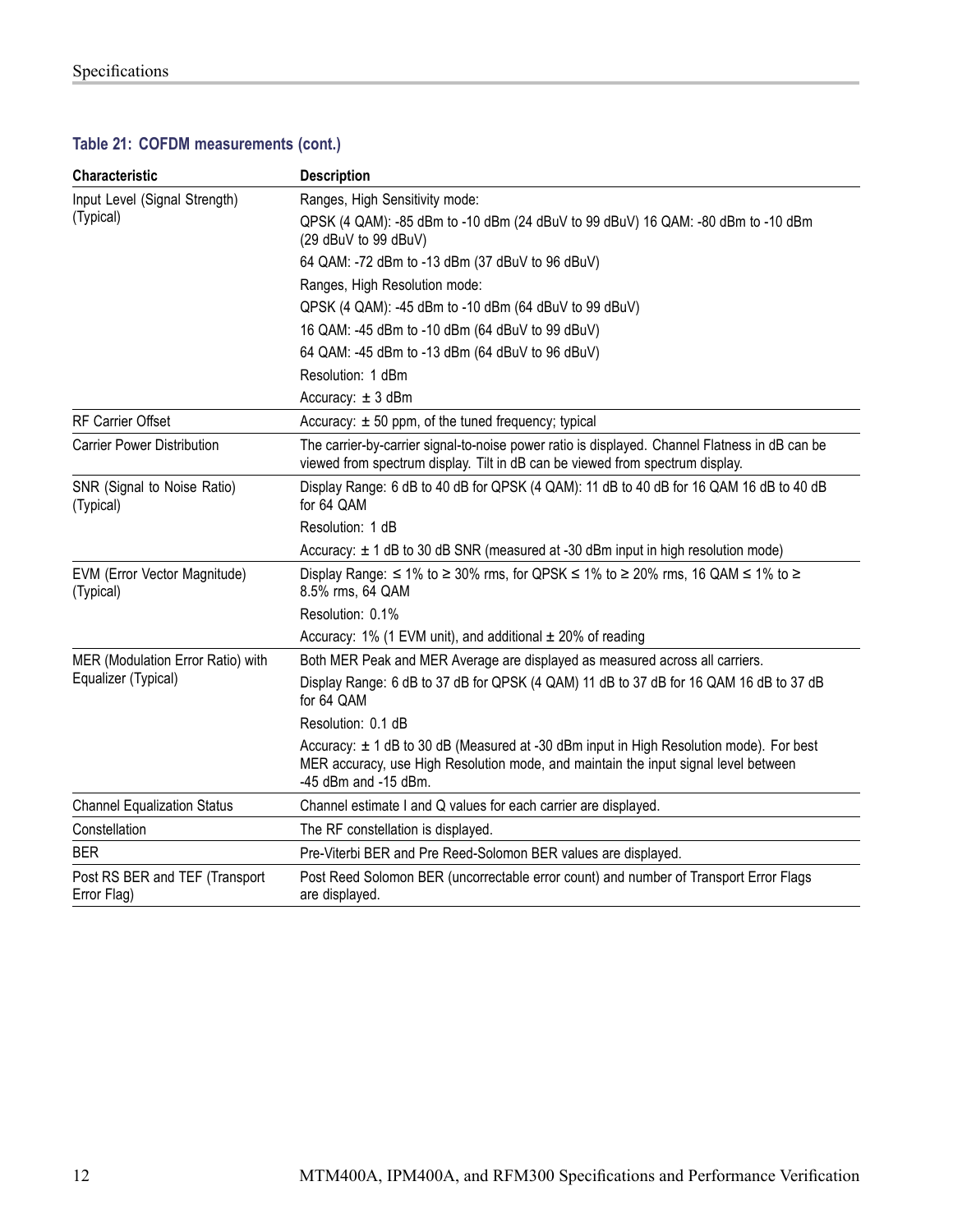### <span id="page-24-0"></span>**Table 22: GigE interface card - general characteristics**

| <b>Characteristic</b>         | <b>Description</b>                                                                                                                                                                                                                                                                                                                                                                                             |
|-------------------------------|----------------------------------------------------------------------------------------------------------------------------------------------------------------------------------------------------------------------------------------------------------------------------------------------------------------------------------------------------------------------------------------------------------------|
| Ethernet Port                 | The Ethernet Interfaces supports 1000/100/10 Mbit/s data transmission. The Ethernet<br>Interface to the card will be an IEEE 802.3 compliant 10/100/1000 Ethernet interface<br>supporting 10/100/1000BT, 1000BSX(multi-mode), and 1000BLX(single-mode).                                                                                                                                                        |
|                               | Two Ethernet interfaces are available - a copper RJ-45 interface and an MSA (multisource<br>agreement) compliant SFP (Small Form-factor Pluggable) connector. The SFP connector<br>will provide for pluggable optical interfaces. Only one interface, either the copper or optical,<br>will be active at a time for video over IP monitoring. The active interface will be selectable<br>via software control. |
| Transport stream rate over IP | 250 Kbps to 155 Mbps; typical                                                                                                                                                                                                                                                                                                                                                                                  |

#### **Table 23: GigE interface card - Ethernet electrical port**

| <b>Characteristic</b>     | <b>Description</b>                                                             |
|---------------------------|--------------------------------------------------------------------------------|
| Standard                  | 10/100/1000BASE-T IEEE 802.3                                                   |
| Connector Type            | RJ-45                                                                          |
| Data Format 10/100 Base T | <b>NRZ</b>                                                                     |
| Data Format 1000 Base T   | Trellis encoded, PAM5 symbols full-duplex on 4-pair Cat-5 UTP per IEEE 802.3ab |

#### **Table 24: GigE interface card - Ethernet Optical port**

| <b>Characteristic</b>                                         | <b>Description</b>                                                               |  |  |
|---------------------------------------------------------------|----------------------------------------------------------------------------------|--|--|
| <b>Ethernet Optical Transmitter - General Characteristics</b> |                                                                                  |  |  |
| <b>Optical Operating Mode</b>                                 | Single Mode or Multimode                                                         |  |  |
| Connector Type                                                | Duplex data link MSA compliant SFP connector                                     |  |  |
| Standard                                                      | 1000 BASE-X                                                                      |  |  |
| Data Format                                                   | <b>NRZ</b>                                                                       |  |  |
|                                                               | Ethernet Optical Transmitter - Single mode 1550 nm Using Tek supplied SFP module |  |  |
| Output Power                                                  | -2 dBm to +4 dBm; typical                                                        |  |  |
| Center Wavelength - 1550 nm                                   | 1530 nm Min, 1550 nm Typ, 1570 nm Max; typical                                   |  |  |
| Total Jitter (Peak-to-Peak)                                   | < 170 ps                                                                         |  |  |
| <b>Extinction Ratio</b>                                       | $\geq 9.0$ dBm                                                                   |  |  |
|                                                               | Ethernet Optical Receiver - Single mode 1550 nm Using Tek supplied SFP module    |  |  |
| <b>Optical Input Power</b>                                    | -26 dBm to -3 dBm, BER 1 $\times$ 10-12; typical                                 |  |  |
| Input Wavelength                                              | 1270 nm = $\lambda$ = 1610 nm                                                    |  |  |
|                                                               | Ethernet Optical Transmitter - Single mode 1310 nm Using Tek supplied SFP module |  |  |
| Output Power                                                  | -11 dBm to -3 dBm; typical                                                       |  |  |
| Center Wavelength - 1310 nm                                   | 1270 nm Min, 1310 nm Typ, 1355 nm Max; typical                                   |  |  |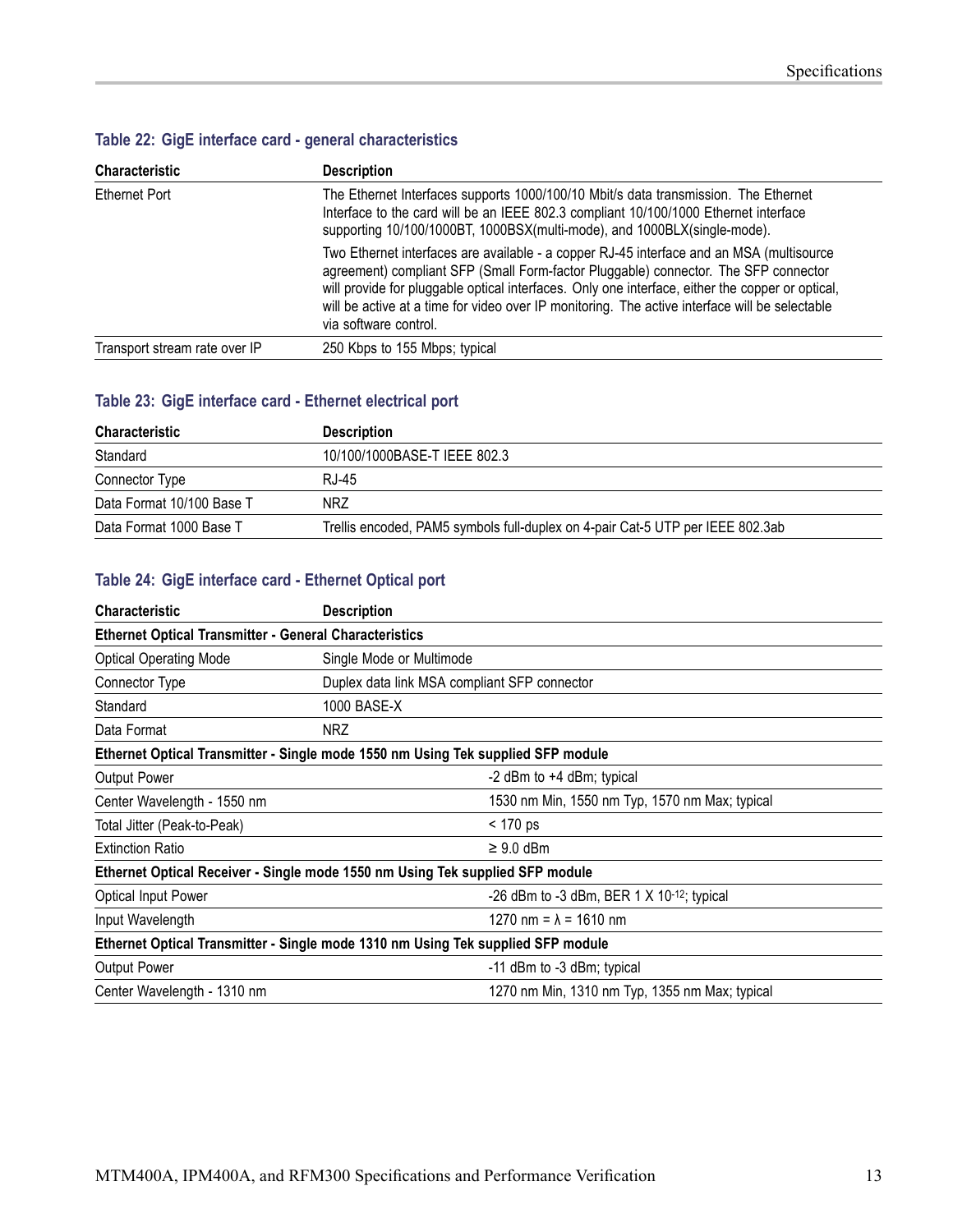#### <span id="page-25-0"></span>**Table 24: GigE interface card - Ethernet Optical port (cont.)**

#### **Ethernet Optical Transmitter - Single mode 1310 nm Using Tek supplied SFP module**

| Total Jitter (Peak-to-Peak)                                                   | $< 170$ ps                                  |  |
|-------------------------------------------------------------------------------|---------------------------------------------|--|
| <b>Extinction Ratio</b>                                                       | $\geq 9.0$ dBm                              |  |
| Ethernet Optical Receiver - Single mode 1310 nm Using Tek supplied SFP module |                                             |  |
| <b>Optical Input Power</b>                                                    | -19 dBm to -3 dBm, BER 1 $X$ 10-12; typical |  |
| Input Wavelength                                                              | 1270 nm = $\lambda$ = 1610 nm               |  |
| Ethernet Optical Transmitter - Multimode 850 nm Using Tek supplied SFP module |                                             |  |
| Output Power                                                                  | -9.5 dBm to -2 dBm; typical                 |  |
| Center Wavelength - 850 nm                                                    | 830 nm Min, 850 nm Typ, 860 nm Ma; typical  |  |
| Total Jitter (Peak-to-Peak)                                                   | < 170 ps                                    |  |
| <b>Extinction Ratio</b>                                                       | $\geq 9.0$ dBm                              |  |
| Ethernet Optical Receiver - Multimode 850 nm Using Tek supplied SFP module    |                                             |  |
| <b>Optical Input Power</b>                                                    | -17 dBm to 0 dBm, BER 1 $X$ 10-12; typical  |  |
| Input Wavelength                                                              | 770 nm = $\lambda$ = 860 nm                 |  |

#### **Table 25: GigE interface card - ASI input**

| <b>Characteristic</b>        | <b>Description</b>                            |
|------------------------------|-----------------------------------------------|
| Connector                    | <b>BNC</b>                                    |
| <b>Transport Stream Rate</b> | 250 Kbps to 155 Mbps; typical                 |
| Data Format                  | Accepts both Burst and Packet mode ASI format |
| Signal Amplitude             | 2.0 $V_{p-p}$ max; 200 m $V_{p-p}$ min        |
| Termination                  | 75 $\Omega$ nominal, transformer coupled      |
| Return Loss                  | 10 dB min, 5 MHz to 270 MHz                   |
| Link Rate                    | 270 Mbaud $\pm 3$ 100 ppm                     |

#### **Table 26: GigE interface card - ASI output (active loopthrough of ASI/SMPTE input or TS from GigE interface card)**

| Characteristic                    | <b>Description</b>                                                                   |
|-----------------------------------|--------------------------------------------------------------------------------------|
| Connector                         | <b>BNC</b>                                                                           |
| Impedance                         | 75 $\Omega$ nominal, transformer coupled                                             |
| <b>Transport Stream Rate</b>      | 250 Kbps to 155 Mbps max                                                             |
| <b>Transport Stream Smoothing</b> | Smoothing mechanism for the TS packets before retransmitting packets out on ASI port |
| Signal Amplitude                  | 600 mV <sub>p-p</sub> min, 1.0 V <sub>p-p</sub> max into a 75 $\Omega$ load          |
| Return Loss                       | 10 dB min at 270 MHz                                                                 |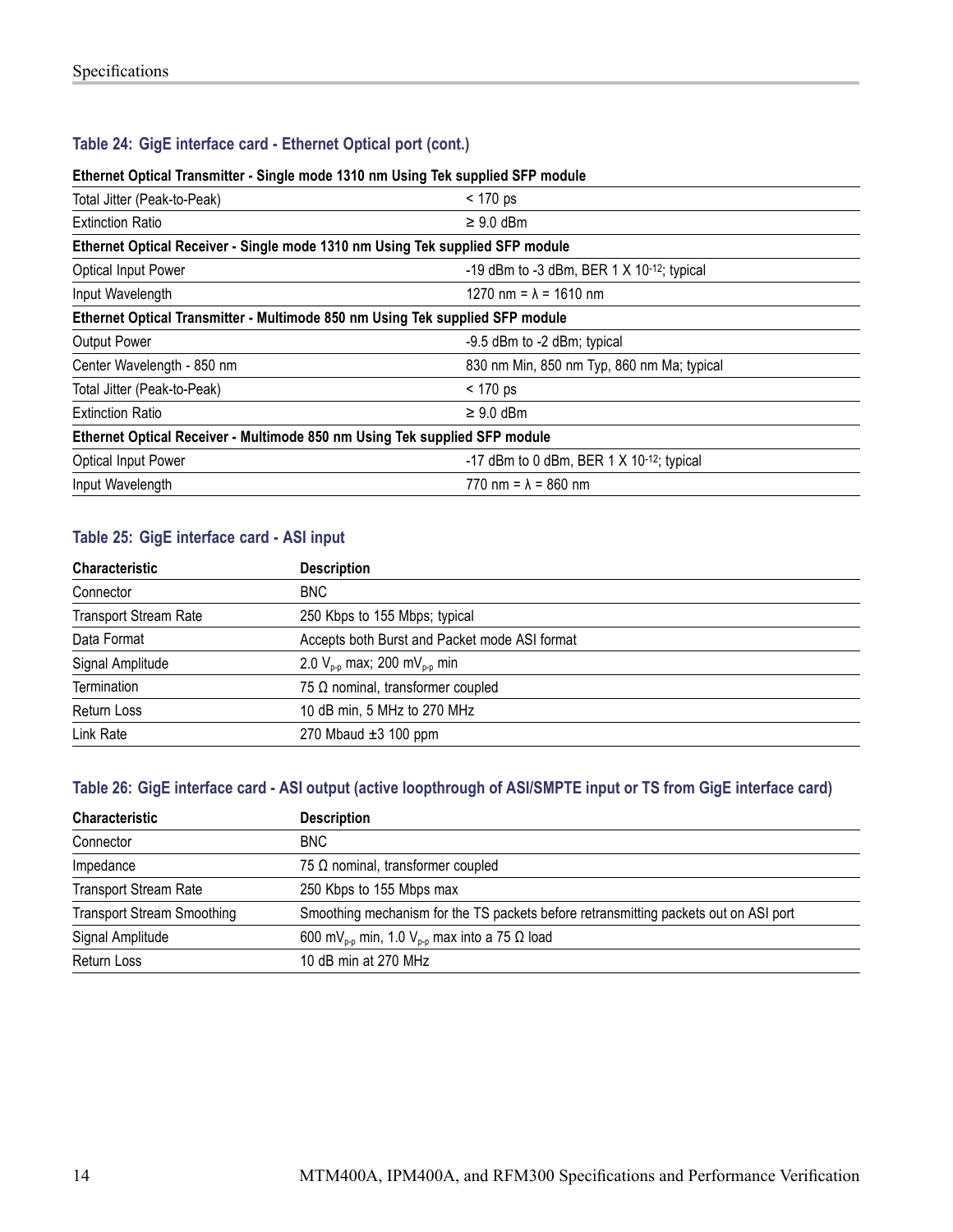| <b>Characteristic</b> | <b>Description</b>                       |
|-----------------------|------------------------------------------|
| Connector             | <b>BNC</b>                               |
| Termination           | 75 $\Omega$ nominal, transformer coupled |
| Data Format           | Bi-phase coded. Compliant with SMPTE310M |
| Input Bit Rate        | 19,392,658.5 bps $\pm 3$ 2.8 ppm         |
| Signal Amplitude      | 2.0 $V_{p-p}$ max; 200 m $V_{p-p}$ min   |
| Return Loss           | 10 dB min at 20 MHz                      |

#### <span id="page-26-0"></span>**Table 27: GigE interface card - SMPTE310M input (loopthrough to ASI output)**

### **Power Source Characteristics**

#### **Table 28: AC power source characteristics**

| <b>Characteristic</b>  | <b>Description</b>                                                                                         |
|------------------------|------------------------------------------------------------------------------------------------------------|
| Source Voltage         | 100 $V_{AC}$ to 240 $V_{AC}$                                                                               |
| <b>Frequency Range</b> | 50 Hz/60 Hz                                                                                                |
| Power Consumption      | 1 A max                                                                                                    |
| Peak Inrush Current    | 7.2 A peak at 240 V <sub>AC</sub> , 50 Hz                                                                  |
| <b>Fuse Rating</b>     | Mains fuse is 3.15 A, 250 V (Not operator replaceable. Refer servicing to qualified service<br>personnel.) |

#### **Table 29: Transport stream card batteries**

| Characteristic                   | <b>Description</b>                 |
|----------------------------------|------------------------------------|
| Quantity                         | 2 (In single carrier)              |
| Voltage                          | 3 V                                |
| Capacity                         | 210 mAh                            |
| Continuous Discharge (Maximum)   | 3 <sub>m</sub> A                   |
| Overall Dimensions (Single cell) |                                    |
| Height                           | $3.2$ mm $(0.13$ in)               |
| Width (Diameter)                 | 20 mm (0.79 in)                    |
| <b>Battery Type</b>              | Tektronix part number: 146-0096-xx |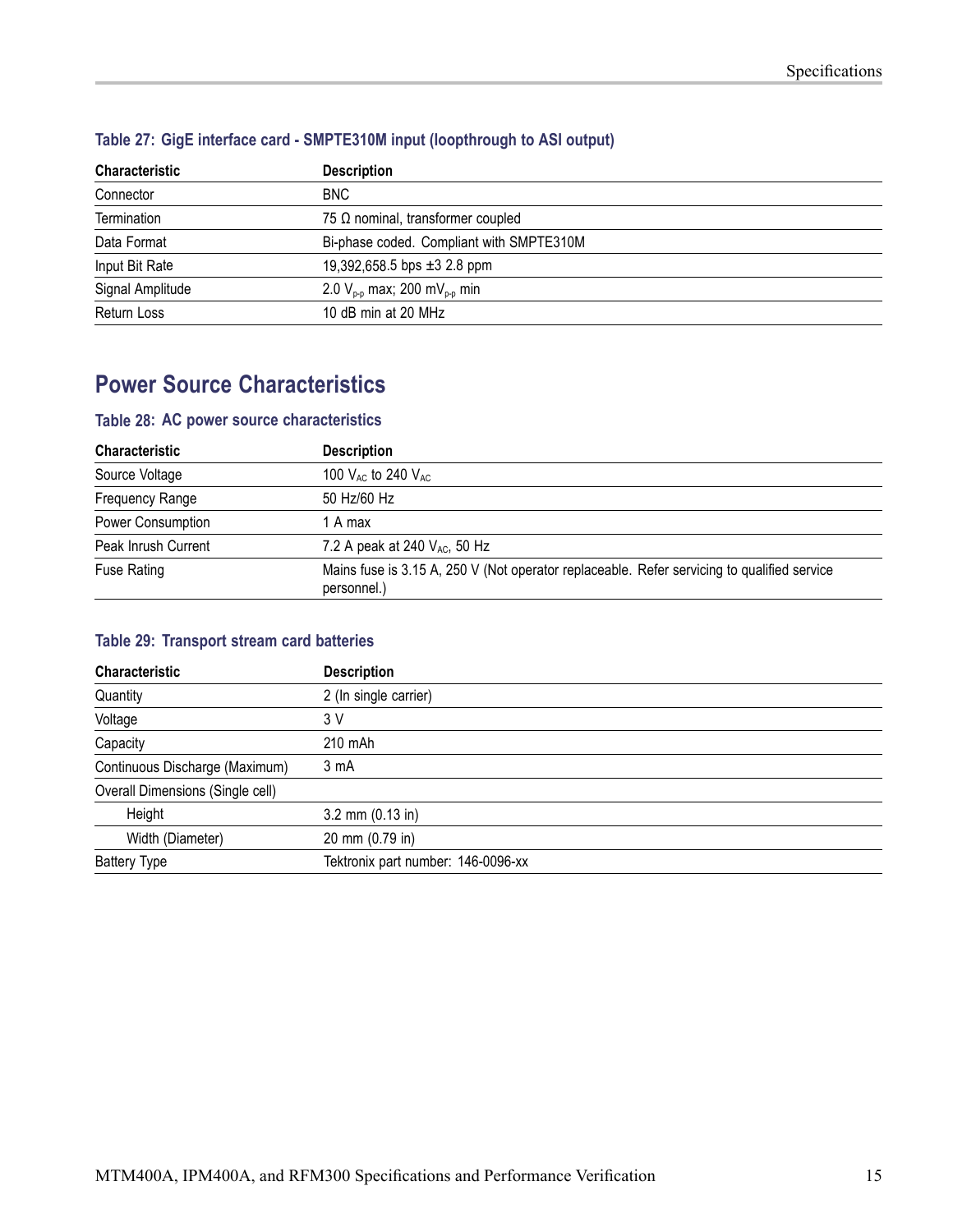### <span id="page-27-0"></span>**Environmental Characteristics**

#### **Table 30: Environmental characteristics**

| <b>Characteristic</b> | <b>Description</b>                                                                        |
|-----------------------|-------------------------------------------------------------------------------------------|
| Temperature           |                                                                                           |
| Operating             | $+5$ °C to +40 °C                                                                         |
| Nonoperating          | $-10$ °C to $+60$ °C                                                                      |
| Humidity              |                                                                                           |
| Operating             | 10% to 80% relative humidity up to 31 °C Above 31 °C, decreasing linearly to 50% at 40 °C |
| Nonoperating          | 10% to 95% relative humidity, noncondensing                                               |
| Altitude              |                                                                                           |
| Operating             | 0 m to 3000 m (9800 ft.)                                                                  |
| Nonoperating          | 0 m to 12000 m (40000 ft.)                                                                |

## **Mechanical (Physical) Characteristics**

#### **Table 31: Mechanical characteristics**

| <b>Characteristic</b>      | <b>Description</b>                                                                    |
|----------------------------|---------------------------------------------------------------------------------------|
| Classification             | Transportable platform also intended for 19-inch rack mounted applications, 1RU high. |
| <b>Overall Dimensions</b>  |                                                                                       |
| Height                     | 44 mm (1.73 in) (1RU)                                                                 |
| Width                      | 430 mm (17.13 in)                                                                     |
| Depth                      | 600 mm (23.62 in)                                                                     |
| Required Clearance         | Top and bottom: 0 mm; Sides: Standard 19 in rack mount                                |
| Weight                     | $6.0$ kg $(13.3$ lbs); fully loaded                                                   |
| <b>Packaged Dimensions</b> |                                                                                       |
| Height                     | 241 mm (9.5 in)                                                                       |
| Width                      | 590 mm (23.1 in)                                                                      |
| Depth                      | 760 mm (30 in)                                                                        |
| Weight (Packaged)          | 9 kg (19.7 lbs)                                                                       |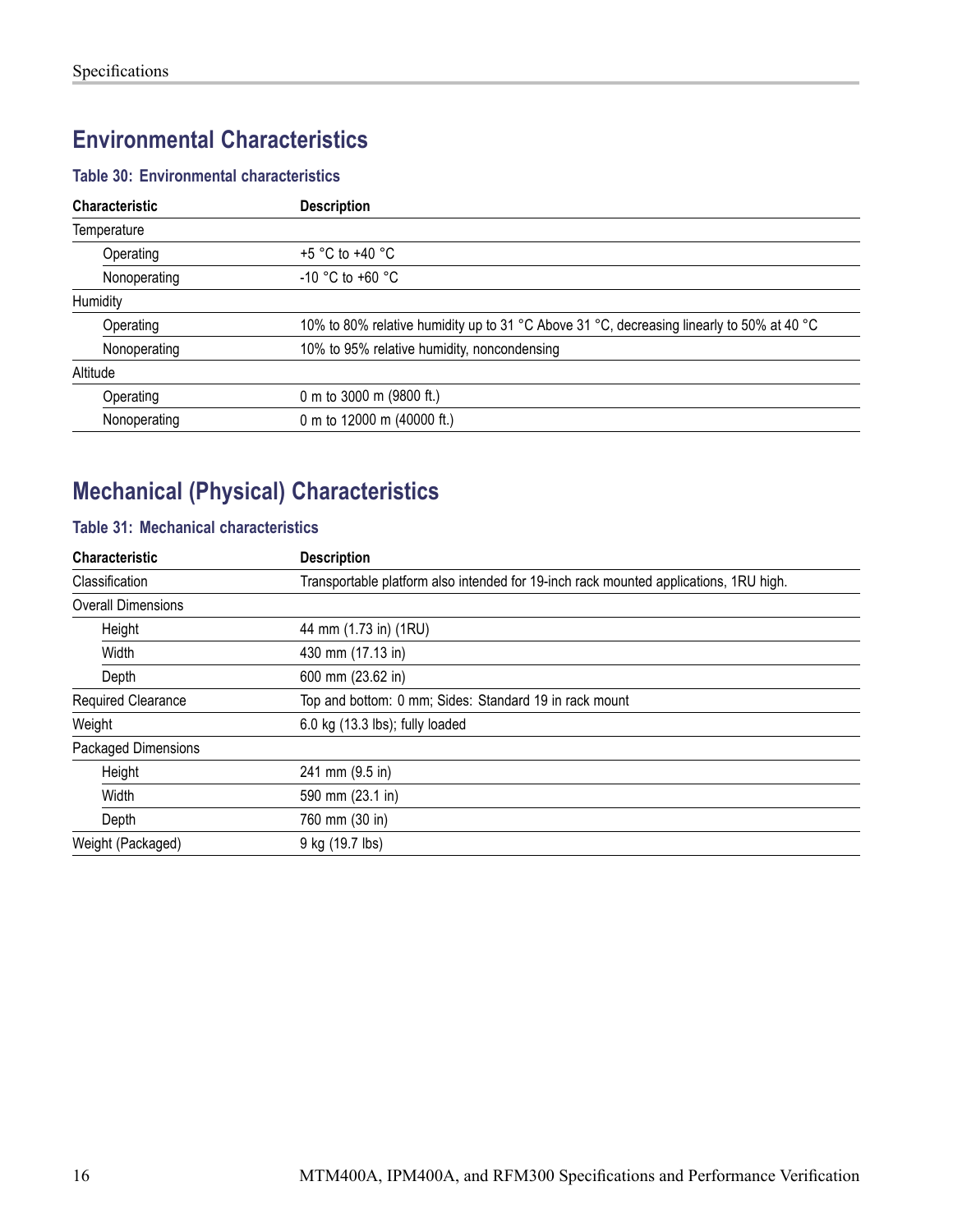## <span id="page-28-0"></span>**Performance Verification**

To verify that the DTV monitor is operating correctly, perform the following procedure.

### **Requirements**

The DTV monitor must be connected to a network and have a valid IP address as described in the MTM400A, IPM400A, and RFM300 Quick Start User Manuals.

The client PC must satisfy the minimum requirements. (See Table 1 on page [1.\)](#page-12-0)

### **Procedure**

- **1.** Connect the DTV monitor to an Ethernet network.
- **2.** Power on the DTV monitor and wait for the instrument initialization to complete.
- **3.** On a client PC (connected to the same network and subnet mask as the DTV monitor), launch the Microsoft Internet Explorer Web browser.

*NOTE. This procedure describes how to access the DTV monitor RUI using the Microsoft Internet Explorer Web browser. The RUI can also be accessed using the Tektronix Web Monitoring Systems Manager (WebMSM). This is described in the WebMSM User Manual, Tektronix part number 077-0116-xx.*

- **4.** In the Web browser address bar, enter the network identity or the IP address of the DTV monitor, for example: http://TSMonitor01 or http://111.222.333.444.
- **5.** Press **Enter**. A Java applet is downloaded from the DTV monitor and launched. The file size is approximately 1.5 MB; the download time will depend on the network speed and traffic.



*CAUTION. The Java applet will not run unless a temp directory is properly configured on the PC. A temp directory is set up by default in the Windows XP operating system; previous operating systems may require operator action.*

*The Java applet will not run unless the Sun Java Virtual Machine is installed. Type java -version at the command prompt to verify that it is installed and that the version is 1.6.0\_10 or greater. If it is not installed, you can download the latest version from the Sun Web site, www.java.com\getjava.*

*If you have to update the Java version on the PC, you will need to restart this procedure at step 3.*